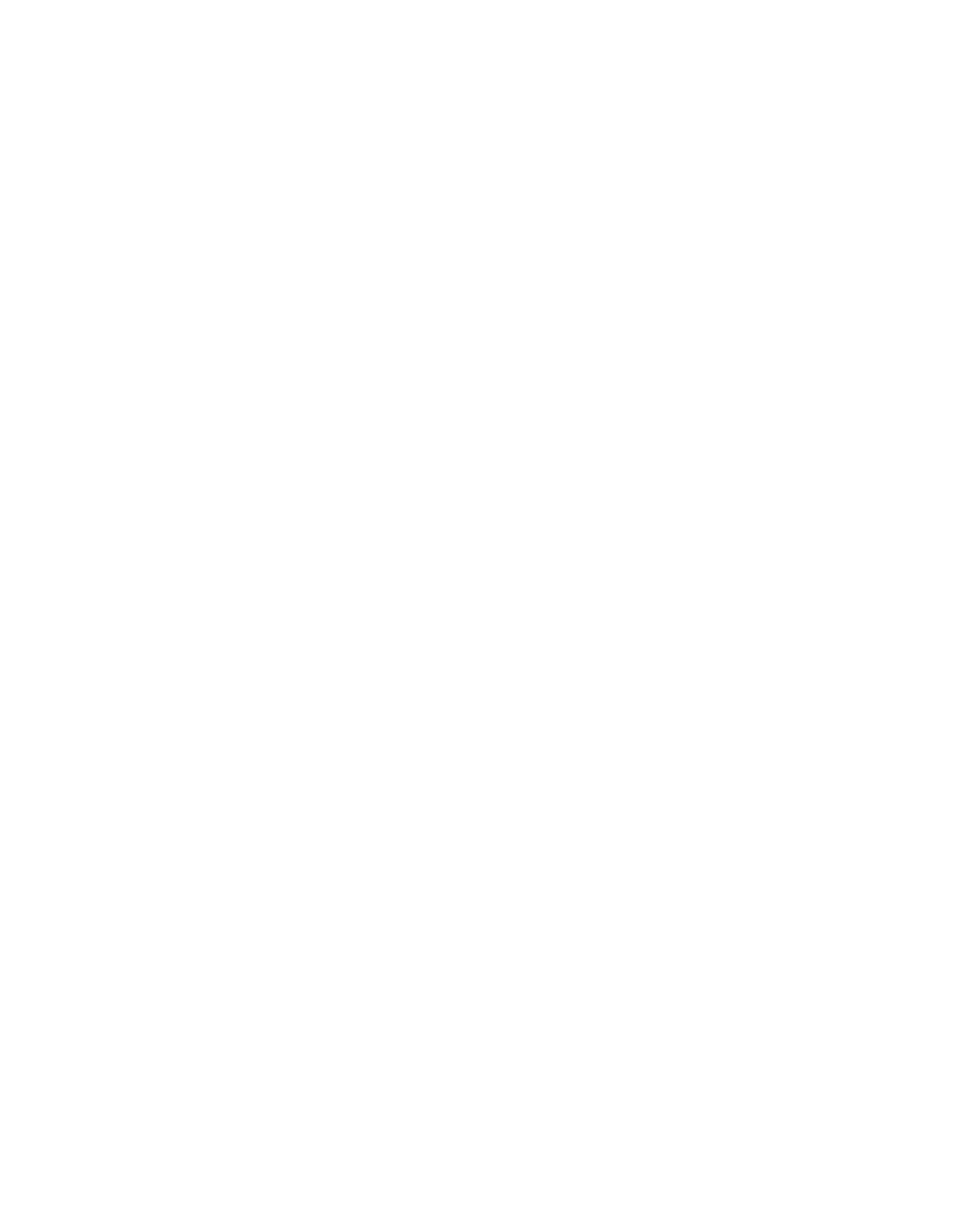# **EUROPEAN UNIVERSITY INSTITUTE, FLORENCE DEPARTMENT OF LAW**

*The Architecture of Transnational Private Regulation* 

**FABRIZIO CAFAGGI**

EUI Working Paper **LAW** 2011/12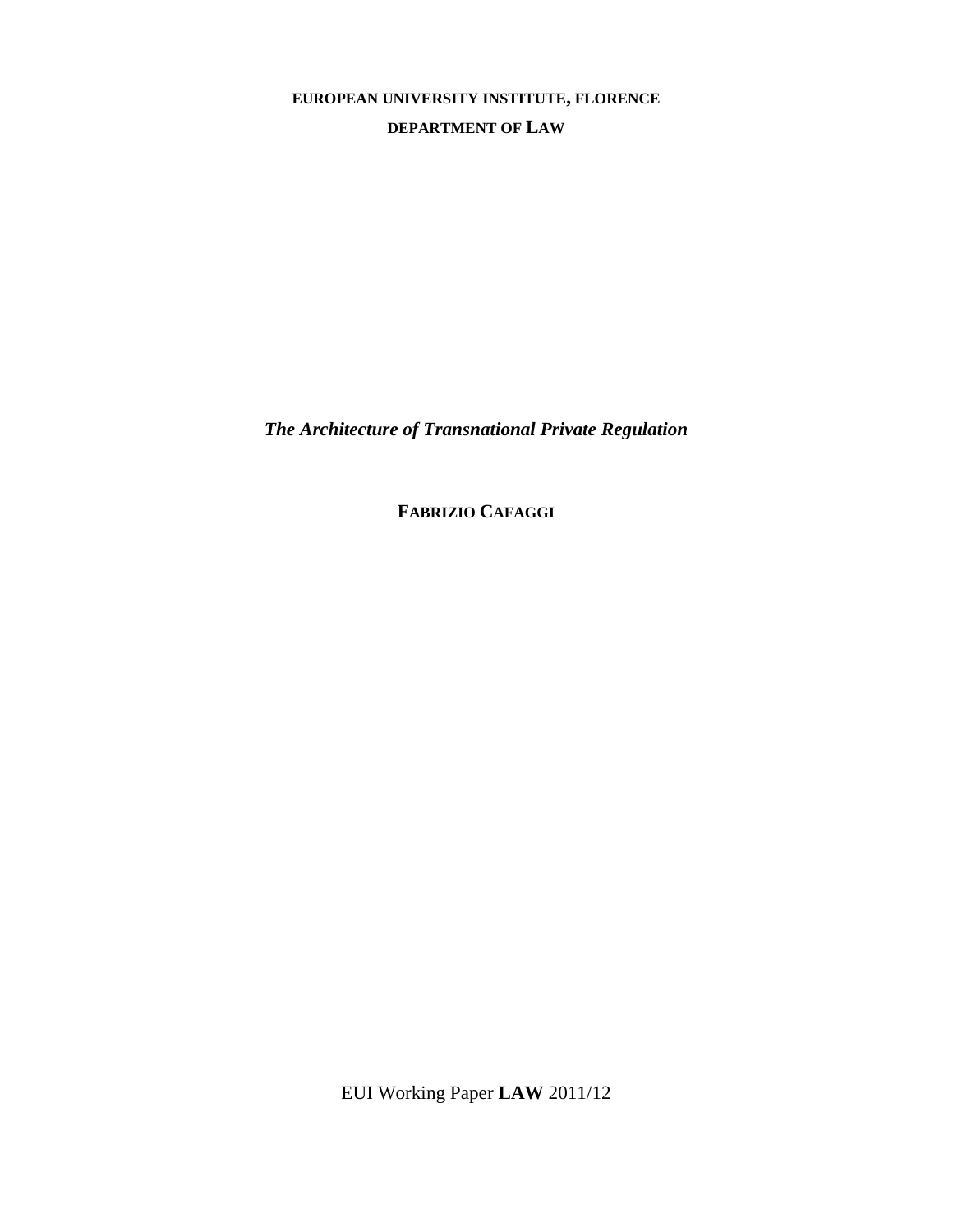This text may be downloaded for personal research purposes only. Any additional reproduction for other purposes, whether in hard copy or electronically, requires the consent of the author(s), editor(s). If cited or quoted, reference should be made to the full name of the author(s), editor(s), the title, the working paper or other series, the year, and the publisher.

# ISSN 1725-6739

© 2011 Fabrizio Cafaggi

Printed in Italy European University Institute Badia Fiesolana I – 50014 San Domenico di Fiesole (FI) Italy www.eui.eu cadmus.eui.eu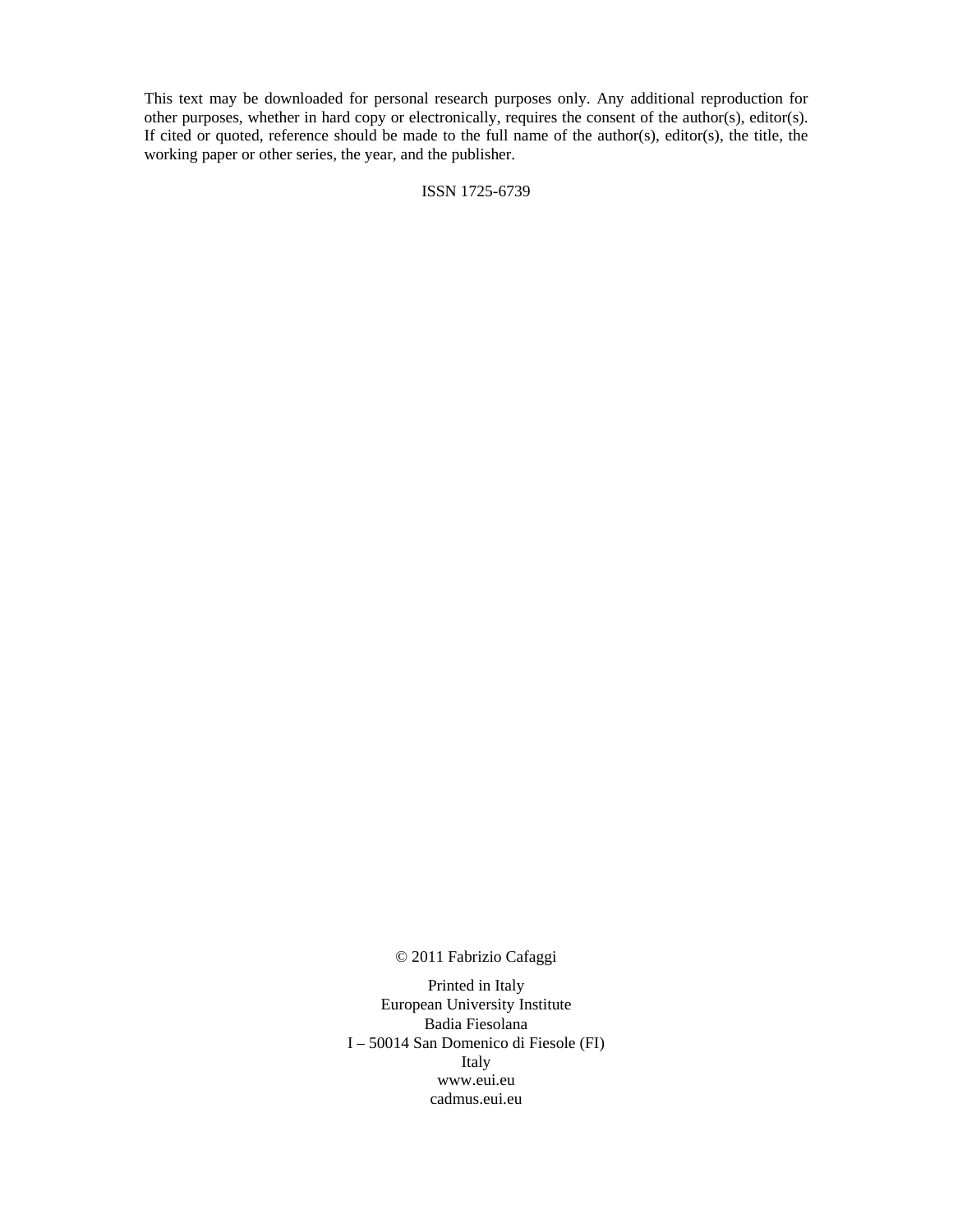# **Author contact details**

# **Fabrizio Cafaggi**

European University Institute Florence, Italy

Email: Fabrizio.Cafaggi@eui.eu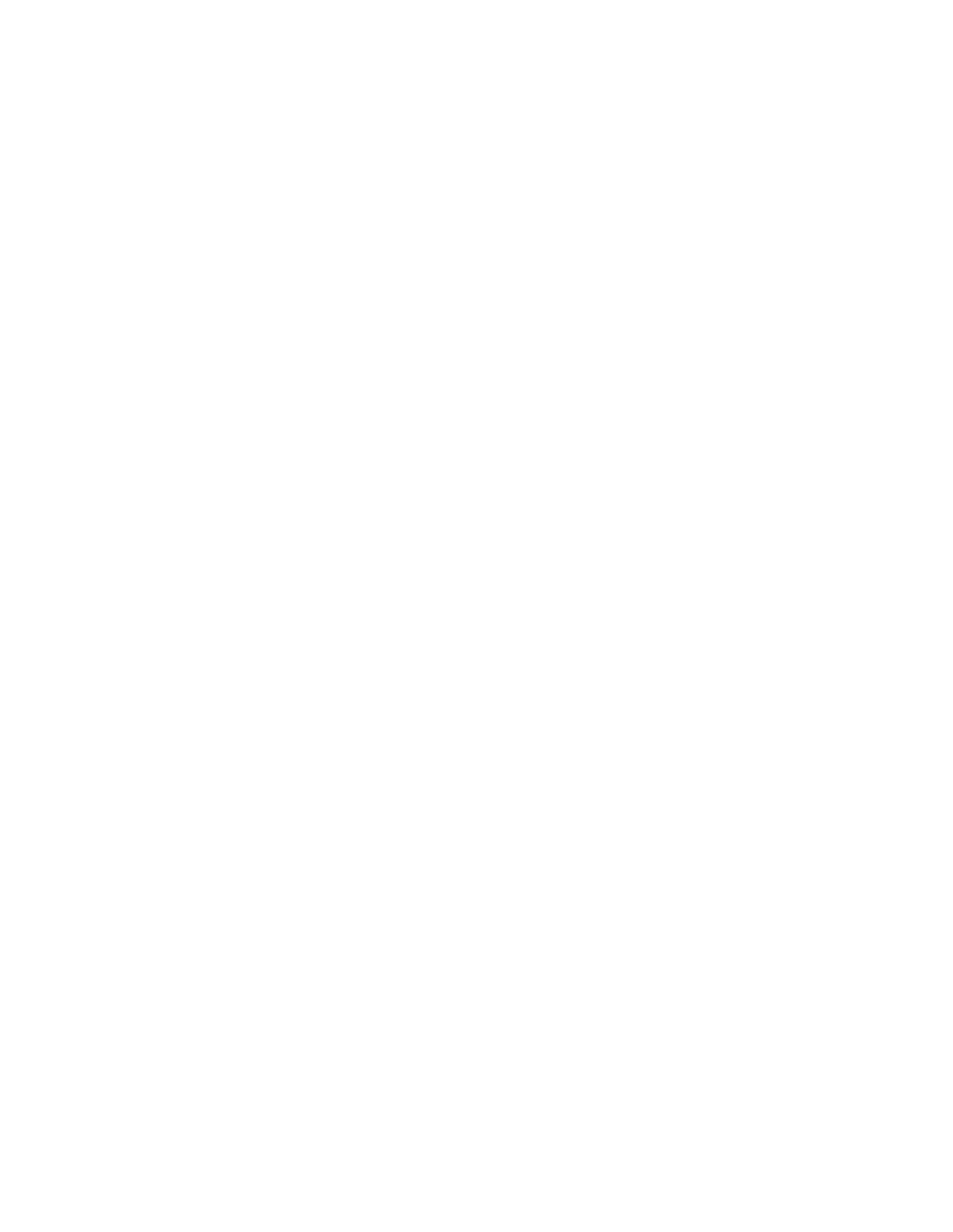# **Abstract**

Conflicting interests among private actors constitute an important factor to explain why and how transnational private regulation has grown and the proliferation of standards and standard setting organizations that has followed. This essay provides a map of transnational regulatory space suggesting that the different levels are related to various governance responses to conflicts within the private sphere and between private and public actors. Three levels of the global regulatory space are considered: (1) the single global regulatory body, where interests are integrated into one organization, (2) the regime, in which multiple organizations operate, regulating within the same policy field, (3) multiple regimes often associated with different, often conflicting, policies that interplay cooperatively or competitively. In the last instance the conflict of interests translates into a conflict of norms. Unlike in the traditional multilevel governance literature, where 'levels' are primarily defined on the basis of a territorial metric, here the notion of regulatory space is functional and independent from the administrative boundaries of nation states. For the three levels, the choice of the key governance features are driven by the different forms of the relationship between regulators, regulatees and beneficiaries and how their conflicting interests are balanced at the organizational and/or regime level. Depending on how the interests of regulatees and beneficiaries are combined, different governance options will emerge: creating single or multiple regulators, defining the architecture of the whole regime, in particular the alternative between monopoly and plurality of private regulators, or creating independent regimes, each one representing the interests of a constituency with potentially policies' interdependencies. The selection of the legal instruments, in particular the choice between contract and organization to coordinate conflicting interests is correlated to the level: organization law is more important in the first level while contract law becomes increasingly important moving up to the regime or inter-regime level. Two forms of governance are distinguished: micro-governance, operating primarily through organizations where judicial intervention by domestic courts is very limited; macrogovernance, using transactional rather than organizational tools, deploying coordination mechanisms between organizations or regimes representing different interests (trade and environment, e-commerce and data protection, labour and consumer). In the latter case the role of domestic Courts increases to regulate conflicts and allocate ex post the regulatory space.

The paper concludes arguing that the future of TPR and its effectiveness will depend on the choice among these different levels which will be partly driven by endogenous factors, and partly by exogenous legal and non legal factors, among which competition law is likely to play an important role.

# **Keywords**

Private regulation, governance, contract, transnational private regimes, conflicts of norms.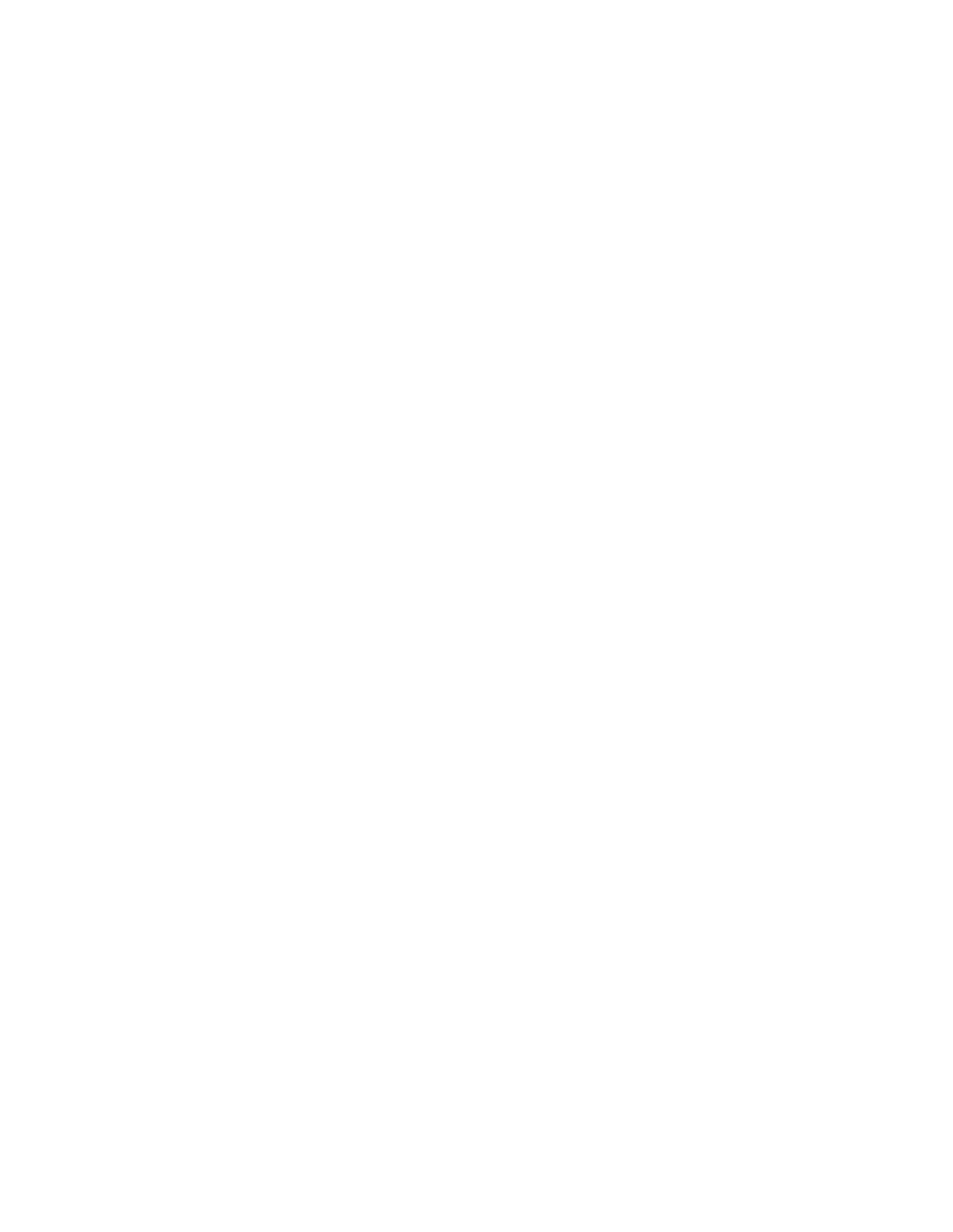# **Introduction\***

l

For many, 'private regulation' remains an oxymoron. In conventional analysis where markets and states are juxtaposed, regulation sits in the domain of the latter, and it is almost by definition public. The private sphere has often been associated with de-regulation, operating in markets, regulated primarily by competition law. This view is flawed and reflects a balance between markets and states, i.e. private and public, which does not hold anymore, if it ever even existed. The regulatory space has dramatically changed, both at the domestic and international level, with transfers from public to private and from national to transnational. These shifts have occurred with different degrees depending on the field<sup>1</sup>. In certain areas, the 'privatization' of regulation has coincided with a much higher concentration of regulatory power in the hands of private actors; in other areas a powerful, competitive process among private regulators has developed with the proliferation of private standards and their fragmentation. Within this framework private meta-regulators have emerged in order to provide common, primarily procedural, rules to foster mutual recognition of private standards or legal integration by way of harmonization.

The financial crisis of 2007/8 has redefined the balance between public and private, eroding but certainly not eliminating the role of private regulation<sup>2</sup>. The flow of regulatory power moves from private to public and from public to private according to sectors unlike at the domestic level where more uniform trends across fields can be detected.

Transnational regulation is characterized by the growing number of regimes, each one focusing either on a single policy or on a set of integrated policies. In the field of public international law, this proliferation has caused normative fragmentation and triggered different types of solutions depending on the regulatory instrument and its legal status<sup>3</sup>. The use of soft law has grown triggering the use of different techniques of coordination between hard and soft law instruments. In the private field, the growth is more recent but it is generating strong competition and fragmentation rather than harmonization, at least in certain fields like food safety, environmental protection and corporate social responsibility (CSR). Proliferation increases uncertainty without necessarily fostering regulatory innovation. Institutional responses have been called for in order to govern the process of multiplication. The focus, in relation to the private sphere, is on a particular dimension of normative

<sup>\*</sup> This essay has been written in the framework of the SSPA (Scuola Superiore della Pubblica Amministrazione) project on "Governance by contract in transnational regulation". Footnotes are very limited and refer primarily to primary sources. It is part of a broader project which investigates the impact of transnational private regulation on the regulatory state. It was presented at the Florence conference on Transnational business regulation (May 2011) and at the LSA annual meeting in San Francisco (June 2011). Thanks to Stepan Wood, Jonathan Zeitlin and other participants to both workshops for useful critical comments. I am also grateful to David Levi-Faur, Dennis Patterson, Tony Prosser and Colin Scott for comments on previous drafts. Thanks finally to Federica Casarosa and Rebecca Schmidt for useful research and editorial assistance. The usual disclaimer applies. Responsibility is mine.

<sup>1</sup> JOHN BRAITHWAITE & PETER DRAHOS, GLOBAL BUSINESS REGULATION (2000); Colin Scott, *Analysis of Regulatory Space: Fragmented Resources and Institutional Design*, Public Law, Summer, 2001, at 283-305; JACINT JORDANA, J. & DAVID LEVI-FAUR, THE POLITICS OF REGULATION (2004); JOHN BRAITHWAITE, REGULATORY CAPITALISM (2008); Kenneth W. Abbott & Duncan Snidal, THE *Governance Triangle, Regulatory Standards Institutions and the Shadow of the State, in* THE POLITICS OF GLOBAL REGULATION, 44 (Walter Mattli & Ngaire Woods, eds., 2009); Julia Black, *Legitimacy and the Competition for Regulatory Share*, LSE W.P. 2009/14, www.lse.ac.uk; Tim Buthe, *Private Regulation in the Global Economy a (P)review*, 12:3 BUS.& POL. (2010). 2

A good illustration of the rebalancing between public and private is the changing but still rather relevant role of ISDA in the regulation of CDS and over the counter transactions. The regulatory responses were first given by International Swaps and Derivatives Association, MASTER AGREEMENT (2008, 2009) and then by the Financial stability Board, COMPENDIUM OF STANDARDS (2010), and by domestic legislation in the US and Europe. Similar patterns in relation to Credit Rating Agencies.

<sup>3</sup> International Law Commission, Fragmentation of International Law: Difficulties Arising from the Diversification and Expansion of International Law – Report of the Study Group of the International Law Commission, 58th Session, U.N. Doc. A/CN.4/L.682 (April 13, 2006) (*finalized by* Martti Koskenniemi).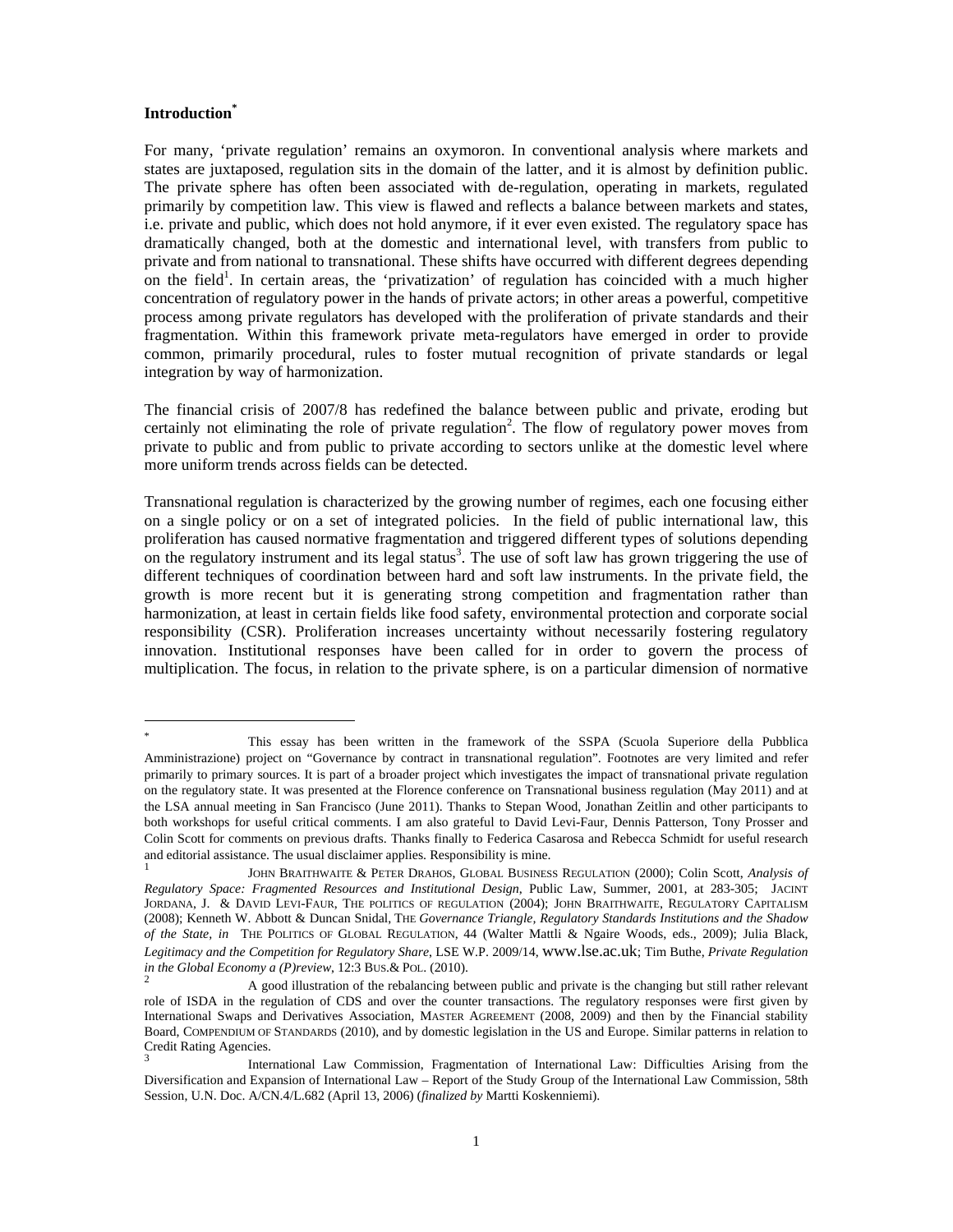fragmentation: governance responses to conflicts within organizations, between organizations within a regime, and among regimes.

TPR differs from traditional private rule making, particularly *lex mercatoria*, because of (1) its stronger regulatory emphasis, (2) the identity of participants in the regulatory process - particularly the role of NGOs - and  $(3)$  the effects on third parties<sup>4</sup>.

In TPRs, the regulator is a private entity which may or may not coincide with regulated entities. A radical change is represented by the increasing number of private regulatory regimes where there is no coincidence between regulator and regulatees as it was generally the case in conventional selfregulation. The regulatory process is in place to protect various interests, concerning regulated entities, and third parties (beneficiaries). The beneficiaries are those who are likely to benefit from compliance by the regulated entities, and likely to be harmed by infringements of the private regulatory regimes<sup>5</sup>. Thus, a private regulator can set rules affecting regulated entities for the benefit of third parties, (e.g. NGOs, consumers or other enterprises, e.g. competitors). It can also monitor, directly or indirectly, compliance and enforce violations to ensure that interests are adequately protected.

The private regulatory sphere is not homogeneous. It consists of a wide variety of private actors, representing numerous (often conflicting) interests<sup>6</sup>. Industries and NGOs often develop competitive regulatory regimes which, sometimes, subsequently merge into a multi-stakeholder organization, such as in the Forest Stewardship Council (FSC). Empirical evidence shows that there is a general trend towards the creation of multi-stakeholder organizations and regimes<sup>7</sup>. This trend varies depending on the maturity of the regime showing an evolutionary pattern: younger legal regimes are generally more fragmented, older tend to consolidate and at times merge.

Private actors are often occupying different positions in the global regulatory space. NGOs are both promoting their own regulatory regimes, especially in certification, and participating in multistakeholder regimes with firms and/or independent experts in standard setting. Even within the same group or constituency, conflicting interests emerge. In the business domain, often the interests of multinational corporations (MNC) conflict with small and medium enterprises (SMEs) in relation to the distribution of regulatory costs and the benefits from compliance with CSR, environmental or safety regulation. In the domain of NGOs, consumer interests may conflict with labour, which at the same time may conflict with environmental protection interests. Examples range from conflicts between fundamental rights and consumer protection, environmental and consumer protection, and labour and consumer. Stricter process standards increasing environmental protection may translate into stricter product standards raising the costs of final products passed on consumers. The distributional effects of different regulatory regimes may thus translate into conflicts.

TPR includes forms of (1) voluntary, (2) promoted and (3) mandatory regulation. In the first case, membership of the organization or agreement is voluntary; in the second scenario, access to the regime is linked with tax or other types of benefits for the regulatees, sometimes partly transferred to the beneficiaries; in the third instance, the regulated entity may be bound to comply with private regulation, even against their will, by legislation or administrative regulation. The focus here is on private voluntary regimes, but the approach can be expanded to the other forms of private regulation.

 $\frac{1}{4}$  David Vogel, *Private Global Business Regulation*, 11 ANN. REV. POL. SCI. 261-282 (2008); F. Cafaggi, *New Foundations of Transnational Private Regulation*, EUI/RSCAS W.P. (2010).

<sup>5</sup> Beneficiaries often take the form of NGOS but may also be competitors or firms along the supply chain. Fabrizio Cafaggi, *Rethinking Self-Regulation in European Private Law, in* REFRAMING SELF-REGULATION IN EUROPEAN PRIVATE LAW, 3 (Fabrizio Cafaggi ed., 2006). 6 BRAITHWAITE & DRAHOS, *supra* note 1; Vogel, *supra* note 4; MARK A. POLLACK & GREGORY C. SHAFFER,

WHEN COOPERATION FAILS: THE INTERNATIONAL LAW AND POLITICS OF GENETICALLY MODIFIED FOODS (2009); David Levi-Faur, *Regulation and Regulatory Governance* (unpublished paper, 2009); Abbott & Snidal, *supra* note 1; Jonathan Zeitlin, *Pragmatic Transnationalism: Governance Across Borders in the Global Economy, Presidential Address*, 9 SOCIO-ECONOMIC REV. 187-206 (2010), Buthe, *supra* note 1; Cafaggi, *supra* note 4.<br> *Abbott & Snidal, supra note 1, at 53 ff.*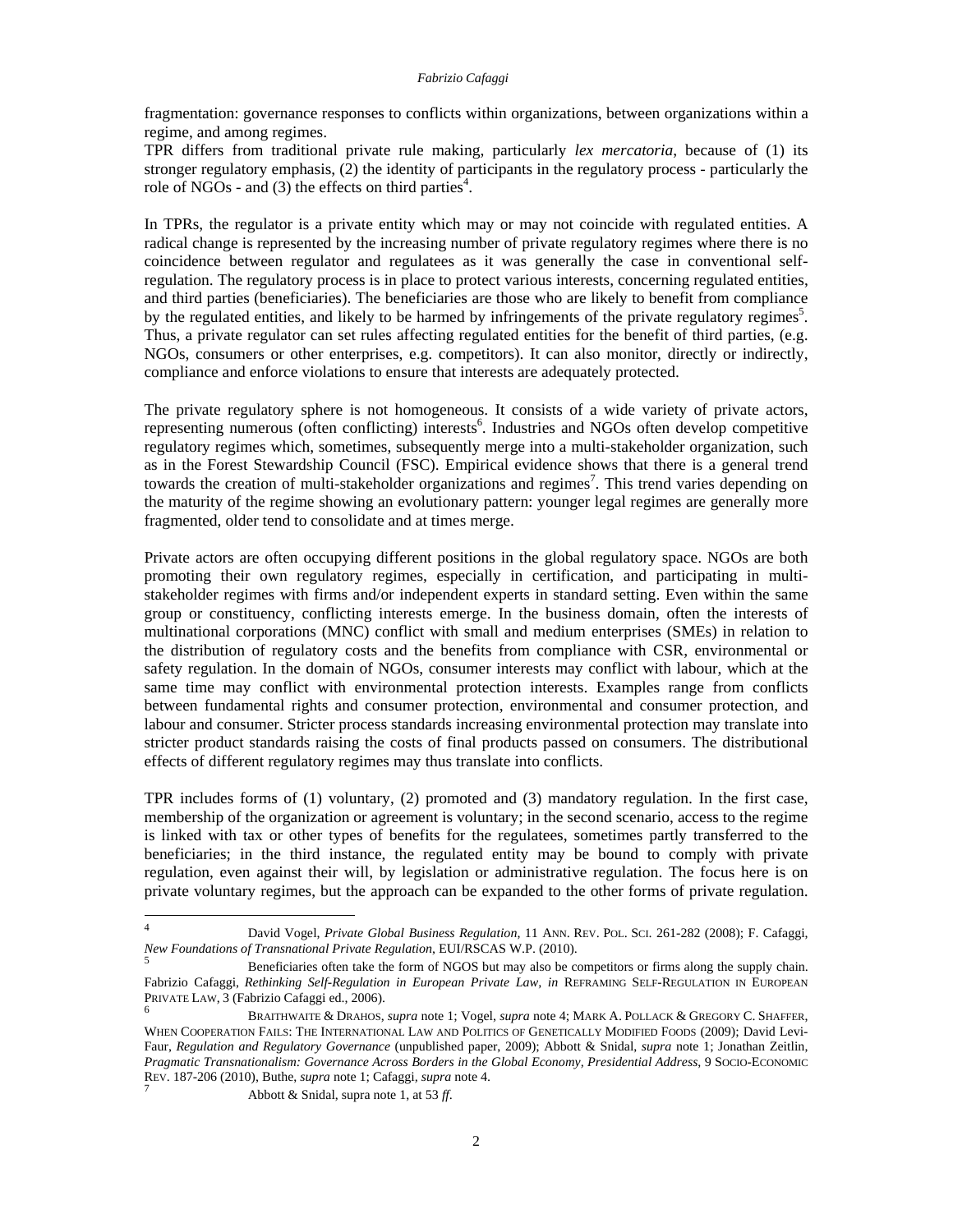#### *The Architecture of Transnational Private Regulation*

The voluntary nature of TPR has important governance implications that partly explain the differences with global public regulation. Private standards are voluntary, but, once adopted, their compliance is legally binding and legal and non legal sanctions are imposed on those who breach the rules. Since membership is voluntary, incentives to become a member are of great importance.

Differences emerge between public and private organizations and regimes in addressing conflicts. The design and criteria to draw legal boundaries of the different spheres affect policies' interdependences. The toolbox to correlate interdependences and regimes' independence are different in the public and private spheres.

In the public landscape, international organizations (IO) are created as autonomous and independent bodies, which often try to govern themselves as 'independent legal orders'. However, they do not act in a normative vacuum, but inside a legal framework defined by *jus cogens*, customary international law and the general principles of international law. Their addressees used to be States, increasingly including non members as well as members. In their standard setting activities progressively I.O. have addressed directly private actors, primarily enterprises, instead of member States. Examples of codes of conduct or best recommended practices addressed to multinational corporations have been enacted by OECD, ILO, FAO, WHO, to name a few.

In the private domain, private regimes can have contractual or organizational forms or be the result of a combination of the two<sup>8</sup>. Regulatory contracts arise when firms agree on rules concerning their conducts and commit to comply with reciprocal undertakings. Contractual models can take the form of bilateral connected contracts, as it is the case of regulation along supply chain where clauses concerning safety, environmental sustainability, or compliance with ISO standards are homogenously reproduced. Alternatively they can take the form of multiparty contracts, for example network contracts. This is often the case in financial markets where master agreement (for example ISDA) or rulebooks (Euro payment system SEPA) are deployed.

Organizational forms deploy generally associational (FSC, ISO, MSC) or foundational models (GRI, IASB). Sometimes the for-profit model is also deployed when the regulatory activity generates profits for the regulators.

Often the two instruments are combined and organizational models, including associations or foundations composed of multiple stakeholders, use master agreements or codes of conduct to regulate the activities of the members and their relationships with third parties.

Private actors regulate markets and social conduct both at the domestic and international level, addressing also market and governmental failures which take specific features at the transnational level. If considered in isolation from the public spheres they constitute private orderings based on freedom of contract and freedom of association. Private autonomy defines the boundaries of action and effects. They operate as independent private orderings but, unlike the international organizations, without a common transnational frame of private rules. National private law systems fill in any gaps that are left by transnational private regulation but do not provide a common core of rules valid across boundaries. Current research is trying to identify these common principles by engaging in comparative analysis of private regimes<sup>9</sup>.

In this essay, I analyze the governance designs in TPR through the lenses of the regulatory relationship between regulators, regulatees and beneficiaries to show that the regulatory space reflects the different modes of addressing conflicts among these categories<sup>10</sup>.

 $\,$  8  $\,$ <sup>8</sup>*Id*. and Cafaggi, *supra* note 4.

<sup>&</sup>lt;sup>9</sup> See the HIIL project on transnational private regulation at www.private regulation.eu.

Cafaggi, *supra* note 4.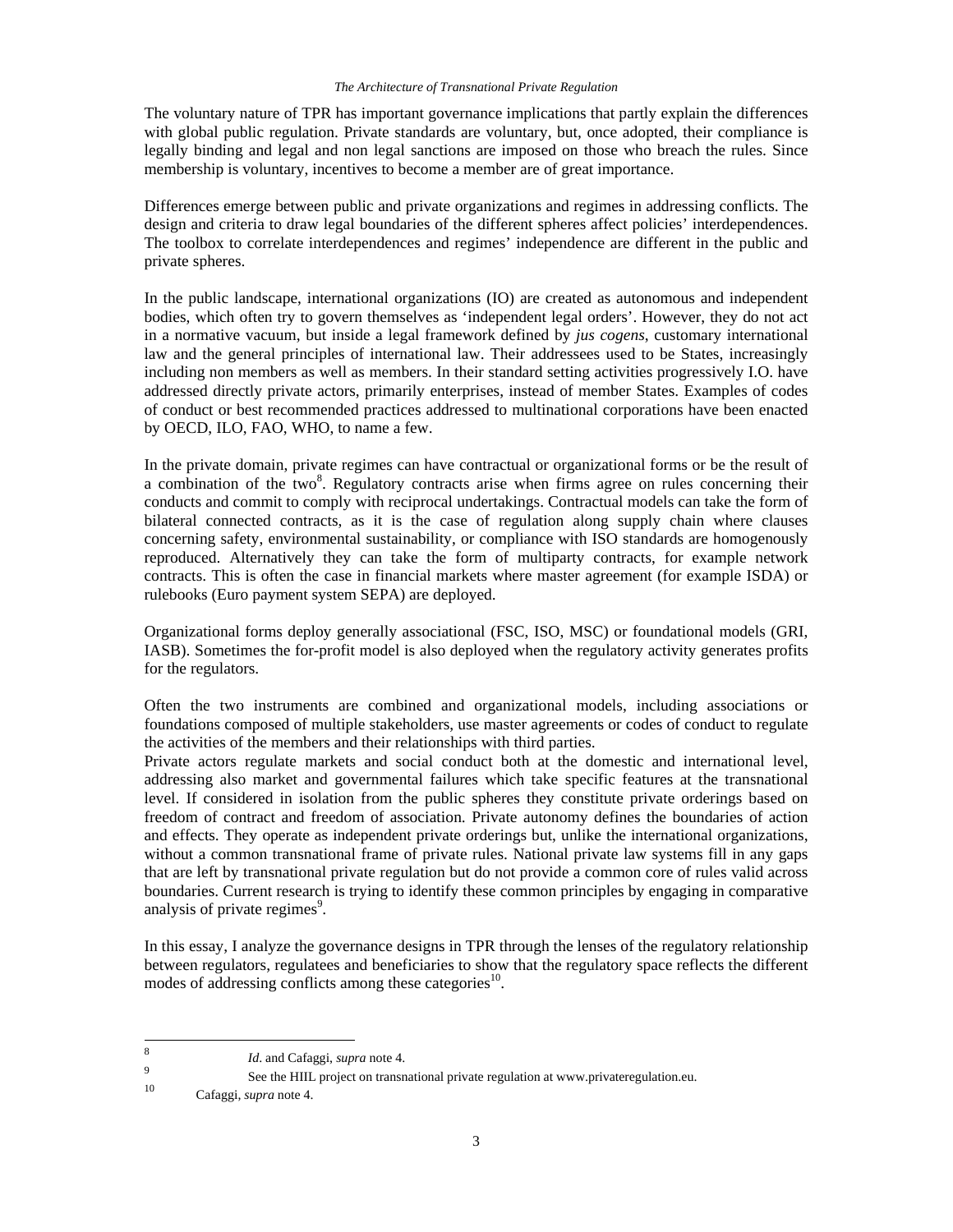Three levels of the global regulatory space are considered: (1) the single regulatory body, (2) the regime, in which multiple organizations operate regulating within the same policy field, (3) multiple regimes associated with different, often conflicting, policies interplay cooperatively or competitively. Unlike in the traditional multilevel governance literature, where 'levels' are defined on the basis of a territorial metric, here the notion of regulatory space is functional and independent from the administrative boundaries of nation states. For the three levels, the choice of the key governance features are driven by the different forms of the relationship between regulatees and beneficiaries and how their conflicting interests are balanced at the organizational and/or regime level. Depending on how the interests of regulatees and beneficiaries are combined, different governance options will emerge: creating single or multiple regulators, defining the architecture of the whole regime, in particular the alternative between monopoly and plurality of private regulators, and the selection of the legal instrument between contract and organization to coordinate conflicting constituencies.

Two forms of governance are distinguished: micro-governance, operating through organizations; and macro-governance, using transactional rather than organizational tools, deploying coordination mechanisms between organizations or regimes.

# **The Regulatory Relationship in TPR**

Unlike conventional forms of self-regulation, primarily promoted and governed by industry, where there is a formal coincidence between regulators and the regulated, TPR concerns regulatory relationships among regulators, regulated entities, beneficiaries and also third parties which can be negatively affected by private regulation<sup>11</sup>. Regulatory beneficiaries are those whose interests are legally or socially protected, i.e*.* those whose welfare will be enhanced by the implementation of private regulation or conversely harmed by the violation of private regulation. The concept of regulatory relationship, including both regulated entities and beneficiaries, broadens the reach of regulatory responsiveness. The inclusion of beneficiaries in the regulatory space changes the relationship between legitimacy and effectiveness of the regulatory process since it forces to consider the effects produced by compliance or infringements of private rules on third parties who are not members of the regulatory body.

One can further distinguish between intentional and incidental beneficiaries. The former are those who are expressly targeted by the regulatory regime, while the latter are those who may incidentally be benefited by compliance with the rules or harmed by their violations. In financial market transnational private regulation, investors and depositors can be considered intentional beneficiaries, taxpayers may be incidental beneficiaries or, as was the case in the financial crisis, those negatively affected by the drawbacks of the previous regulatory regimes. As the regulatory responses show, often there have been regulatory and distributional conflicts among these categories both within the public and the private domain. Similar conflicts arise in the context of agriculture between environmental protection and food policies with food producers being forced to endorse sustainable environmental standards. A third example is the conflict between e-commerce and data protection where e-trade-restrictive provisions may be enacted to ensure that personal data circulate only upon consent of the interested parties.

The protection of the beneficiaries can occur (1) within one organization, (2) within a single regime by creating alternative regulatory bodies, proposing competing or complementary rules, or (3) by generating a new regulatory regime altogether. The choices are often driven by strategic considerations of the different players and their bargaining power. In some circumstances new regimes have been promoted by NGOs, in other circumstances by firms who could benefit from stricter environmental standards, as in the case of green economy. Often these different levels are connected. One NGO representing environmental or consumer interests may try to gain a voice in a standard-

 $11$ 

<sup>11</sup> *Id*., *New Foundations of Transnational Private Regulation*, 38 J. L. & SOC'Y 20 ff. (2011).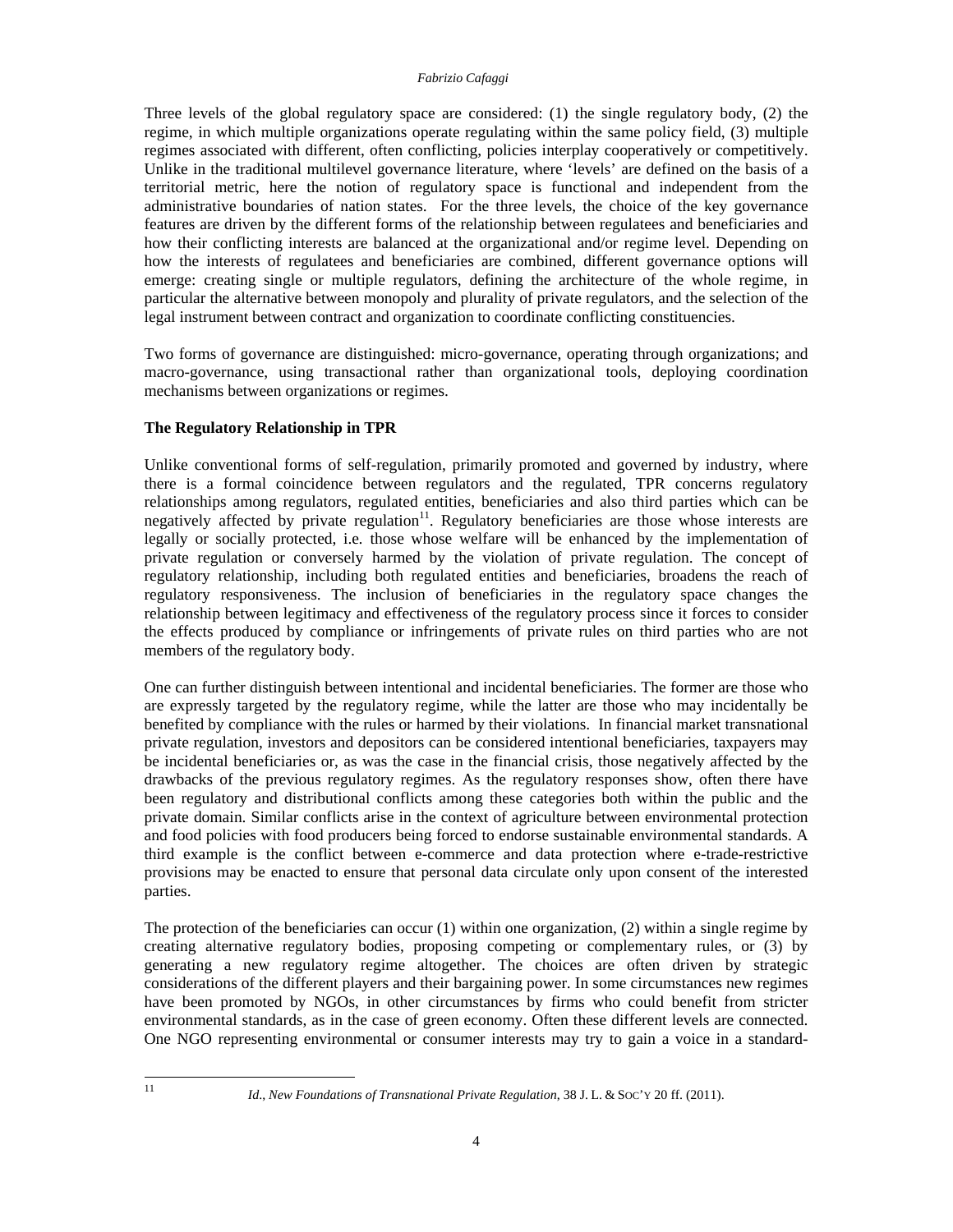#### *The Architecture of Transnational Private Regulation*

setting organization characterized by a dominance of firms; but at the same time, or later, once sufficient reputation has been created, it can generate a new regulatory body or even contribute to the creation of a new regulatory regime by imposing stricter standards in order to compete with the firmled regulatory regime.

Self-regulation has been often accused of protecting only regulatees' interests. In TPR, this is not necessarily the case. The role of the beneficiaries is relevant to ensure legitimacy of the regulatory process and private regulators have increasingly conferred procedural rights to non members. Given the voluntary nature of TPR, the regulatees will subscribe to a specific regulatory regime, only if the beneficiaries recognize and appreciate that regime. In the case of consumers, this recognition will influence transactional choices, i.e. the selection of the enterprises from which products or services are bought. Certification is perhaps the best illustration of the beneficiaries' strategic role (consumers) in defining the incentives for the creation of a private regime, often overlooked in regulatory discourse describing the transnational regulatory space.

In this context, the reach of responsibility is extremely important for the definition of the identity of the beneficiaries. Responsibility regimes, including legal liability, define the effects of a regulatory regime regardless of whether the beneficiaries are 'formal' members of the regulatory body. Civil liability before domestic courts represents an additional tool to empower beneficiaries. For example, according to the UN Global Compact in the field of CSR, the definition of spheres of influences designs the boundaries of responsibility, thereby identifying the final beneficiaries of the regime<sup>12</sup>.

The relationship between regulators, regulatees and beneficiaries contributes to defining the organizational boundaries and how conflicts are addressed within and between organizations. For this reason it should be at the strategic juncture of the governance debate in transnational regulation. Governance responses may affect the boundaries of the organization, in addition to the separation of functions within the organization and reallocate the power among the different actors within the regulatory relationship.

# **Micro- and Macro-Governance**

The toolbox of private regulatory law is remarkably different from that of public international law<sup>13</sup>. General rules are still lacking and transnational private regulators do not act on the basis of common core principles. Contractual and organizational instruments regulate private organizations primarily by reference to domestic models of private law, subject to various processes of hybridization with public law. Contractual instruments, ranging from framework and master agreements to codes of conduct and guidelines, are used not only to set standards but also to define compliance targets and monitor their  $a$ chievement<sup>14</sup>. The widespread use of bargaining, sometimes translating into formal contracting (settlements), also characterizes enforcement, where remedies are often negotiated between regulators and regulatees and, seldom, even with beneficiaries. This essay follows the organizational approach, distinguishing between intra- and inter-organizational levels, and applies it to the governance of TPRs. Two mechanisms are deployed to govern TPR depending on the structure of the regulatory relationship and the level of the regulatory space: micro-governance, focusing mainly on

<sup>12</sup> 12 Human Rights Council, *Clarifying the Concepts of "Spheres of Influence" and "Complicity"*, U.N. Doc. A/HRC/8/16 (May 15, 2008) (*prepared by* John Ruggie); Human Rights Council, Guiding Principles on Business and Human Rights: Implementing the United Nations "Protect, Respect and Remedy" Framework, U.N. Doc. A/HRC/17/31 (21 Mar., 2011) (*prepared by* John Ruggie) [hereinafter, Human Rights Council, *Guiding Principles*]; Stepan Wood, *Four Varieties of Social Responsibility: Making Sense of the 'Sphere of Influence' and 'Leverage' Debate Via the Case of ISO 26000*, OSGOODE CLPE RESEARCH PAPER NO. 14/2011.

The public/private distinction concerning regulation presents different features at the transnational level from the domestic landscape. The distinction between public international law and transnational private instruments concerns both instruments and the effects of regulatory regimes.

See for example in the field of advertising EASA Best Practice Recommendations. In the field of CSR, international framework agreements often define objectives and targets to be met by multinational corporations.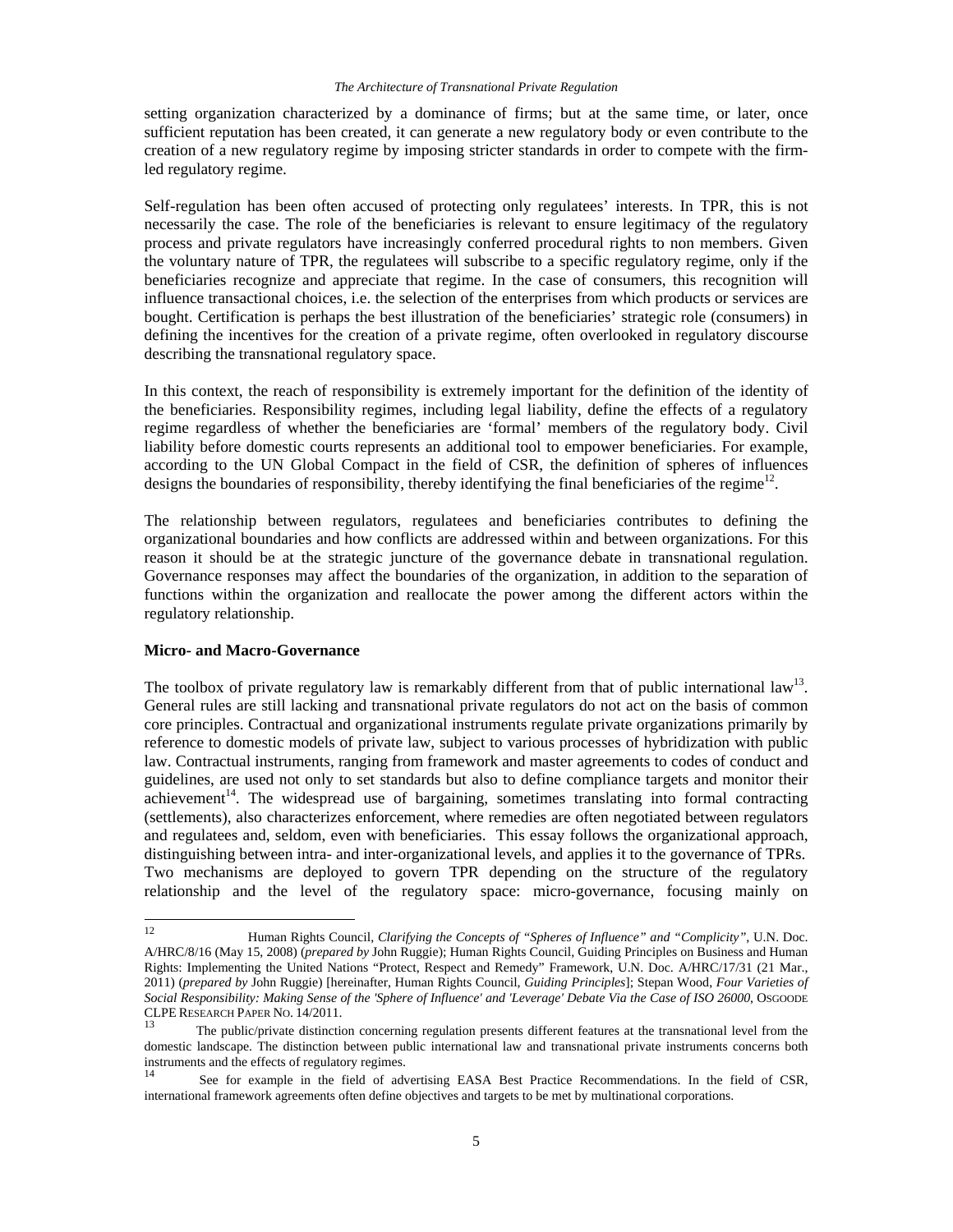**organizational devices**, and (2) macro-governance deploying primarily **transactional mechanisms** including both ex ante contractual and ex post judicial intervention.

**Micro-governance** concerns single organizations and responds to conflicts among constituencies related to the same organization, even outside its formal legal boundary: a classic illustration is the conflict between industry and NGOs representing human rights, consumers or environmental concerns, when NGOs are not 'members' of the regulatory body, but their interests are affected by the regulatory activity. They influence organizational governance primarily by scrutinizing the regulatory output (codes of conduct, master agreements, international framework agreements etc) and underline their (negative) effects on third parties via consultation or litigation. The increasing role of consumer and environmental organizations has affected fields traditionally characterized by self-regulation where regulators and regulatees coincided and private regulation consisted in a club good.

In the sector of advertising, for example, consumer organizations have used the private dispute resolution systems set up by national SROs to bring claims against misleading advertising but also to address violations of fundamental rights. The growing importance of consumer claims has changed the scope and goals of advertising private regulation moving from unfair competition to consumer and fundamental rights protection. As a result more recently some of the SROs have included consumer organizations in their governance structure and in the composition of the enforcement body<sup>15</sup>. Often these efforts are 'indirectly supported' by public institutions at national and transnational level by conferring regulatory legitimacy in exchange of wider participation. In other words they are aimed at rebalancing input and output legitimacy of private regulation.

**Macro-governance** concerns conflicts among different transnational regimes: private, public or hybrids. Conflicts arise both within and among regimes and in absence of a clear hierarchy of legal sources need governance responses. Conflicts within single regimes are illustrated by the area of food safety where competing standards have arisen both at regional and global level<sup>16</sup>. Similarly competition has arisen in the field of forestry where the creation of Forest Stewardship Council (FSC, an NGO-led organization which has become multi-stakeholder), has been followed by that of Sustainable forestry initiative (SFI) an industry-led private organization. In this case, the regulatory relationship between regulatees and beneficiaries does not operate within a single organization but among organizations. On the one hand (groups of) regulatees create their own organizations and design a regime. On the other hand the beneficiaries (consumer or environmental organizations) respond by creating new regulatory bodies, often competing with those of the regulatees (i.e. industrybased). But as we shall see competition can even arise within industry or NGOs.

Regimes are generally focused on a single policy (trade, environment, consumer safety etc.) and when policy goals diverge they conflict. They are legally independent, aiming at constituting separate 'legal orders', but functionally interdependent. Coordination and conflict resolution is thence needed to govern their interdependence<sup>17</sup>. If coordination is lacking, there is some evidence of a serious risk that each regime will try externalizing costs onto others, thereby producing inefficiencies, under or

<sup>15</sup> See for example the reform of ARPP in France in 2008. On these developments see Paul Verbruggen, Report on Advertising, HIIL Project (on file with the author).

<sup>16</sup> Joint FAO /WHO Standards Programme, Codex Alimentarius Commission, *Consideration of the Impact of Private Standards*, CX/CAC/10/33/13 (July 5-9, 2010); Sally Washington & Lahsan Ababouch, *Private Standards and Certification in Fisheries and Aquaculture Current Practice and Emerging Issues*, FAO FISHERIES AND AQUACULTURE TECHNICAL PAPER NO. 553 (2011); FAO/WHO Food Standards Programme, Codex Alimentarius Commission, *The Impacts of Private Food Safety Standards on the Food Chain and on Public Standard-Setting Processes* , ALINORM 09/32/9D-Part II (May 2009) (*prepared by* Spencer Henson & John Humphrey); OECD, Working Party on Agricultural Policies and Markets, *Final Report on Private Standards and the Shaping of the Agro-Food System*, AGR/CA/APM(2006)9/FINAL (July 31, 2006) (*prepared by* Linda Fulponi with assistance of Adeline Battisti-Borot).

In this context, conflict resolution is a much broader concept than dispute settlements. The focus is on the former. For a more specific analysis of dispute settlements and enforcement in TPR, see FABRIZIO CAFAGGI (ed.) THE ENFORCEMENT OF TRANSNATIONAL PRIVATE REGULATION (Edward Elgar, forthcoming 2011).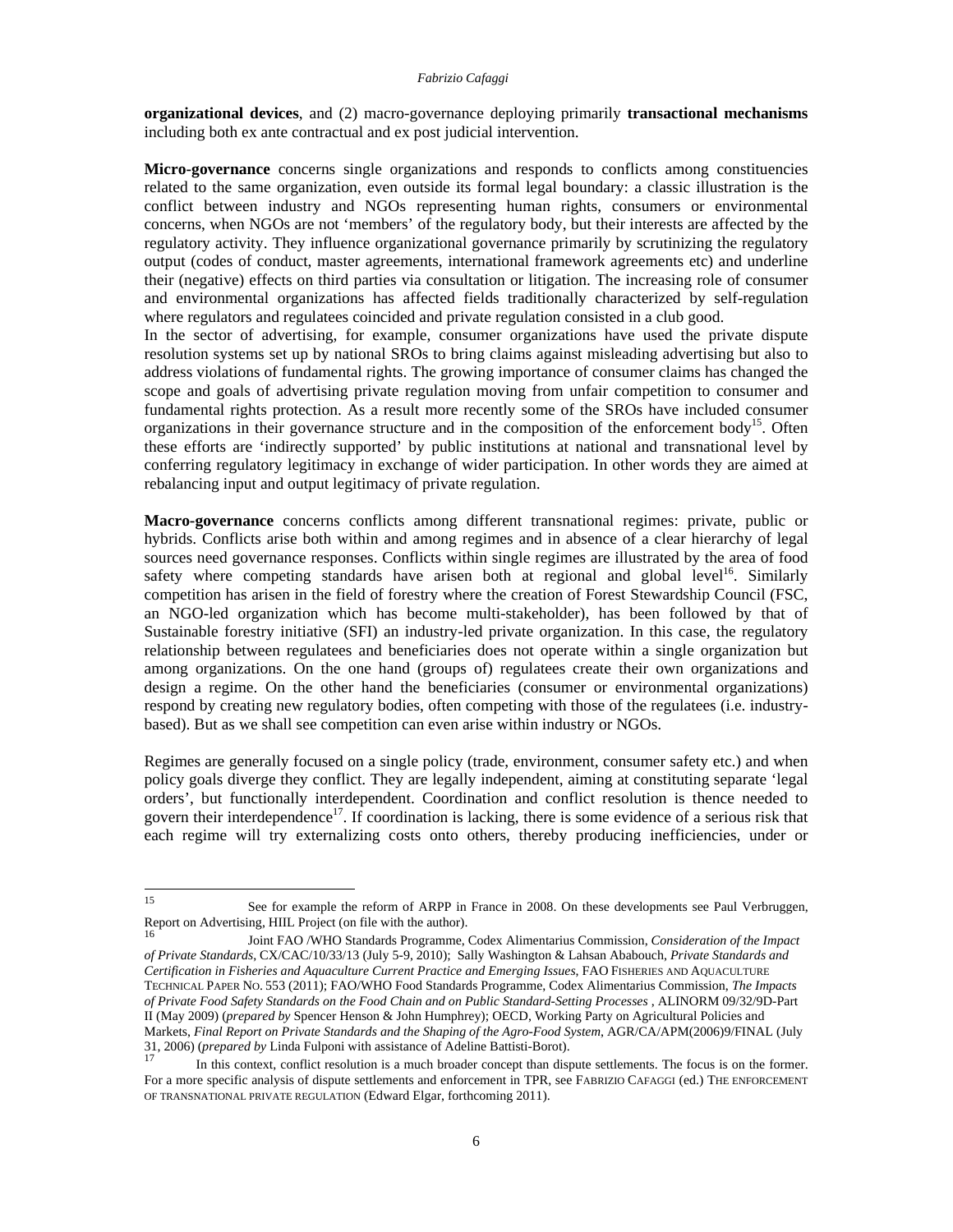overproduction of standards and undesirable distributional effects. Macro-governance responses should address these dimensions.

#### **Micro-Governance**

Micro-governance depends (1) on power allocation between the regulatees, among them and the beneficiaries, and (2) on interest alignment and/or conflicts of interest. Governance responses may include contracts and/or organizations. Often they operate jointly. Contracts are primarily used to setting standards; organizations are deployed to monitor compliance and to enforce rules. The use of contracts as regulatory devices to set standards is coherent with a rich menu of regulatory strategies, as it may be compatible with different degrees of hierarchy between regulators and regulatees: standard contracts can be used in command and control private regulation, while relational contracts are more frequent in responsive regulation and spot contracts in market based regulation<sup>18</sup>. In addition, organizational tools, associated with the adopted legal form, can be used to ensure that members (regulatees) comply with the rules to which they have subscribed. For example, there are the sanctions concerning membership such as licensing the activity (related to entry to the regulatory regime), warning, suspension, and expulsion of the non-compliant regulatees (related to exit from the regulatory regime) which complement contractual sanctions in case of breach<sup>19</sup>.

# *Conflicts and Micro-Governance*

TPR is based on private law models, primarily organizations and contracts and the different regulatory regimes choose a combination of the two depending primarily on how the private sphere in the specific sector is composed. In fact the private sphere within TPR is quite diverse and presents various features. Private actors include MNCs, industry and trade associations, NGOs, law firms, expert groups and different types of epistemic communities<sup>20</sup>. Often their preferences and incentives amongst regulatory outputs vary and can conflict. Variations may depend on the market structure within which they operate and on the level of trade integration of the regulated firms but also on strategic considerations to enhance their bargaining power. When, for example, markets are highly concentrated the incentives of incumbent market players are generally aligned and conflicts might arise with trade associations or NGOs. For instance often global enterprises call for uniform regimes, while national trade associations privilege local regulation in order to preserve the strength of national champions and their own local regulatory power. When market concentration is lower, conflicts occur among regulated entities, which often make alliances with beneficiaries (NGOs) against other regulated entities. A typical illustration is the conflict between MNC and SMEs as to the goals and costs of private regulation and who should bear the latter along the supply chain. In trade and food safety, NGOs and SMEs are frequently allied 'against' MNCs to increase the fairness of trade and to redistribute costs of private regimes $^{21}$ .

The regulatory relationship allows us also to describe the different interests of private parties and how the governance of private organizations changes when (1) regulators and the regulated coincide, or (2) when regulators and beneficiaries coincide, while regulators and the regulated differ.

The first three models set out below represent different architectures depending upon how interests among the regulated and between the regulated and beneficiaries are aligned. The fourth model, conventionally justified on the basis of expertise, is used when delegation by private regulators to technical bodies provides a more effective solution for solving conflicts among stakeholders.

 $18\,$ 18 See on the relationship between regulatory strategies and contractual forms F. Cafaggi*, Transnational*  Governance by Contract. Private Regulation and Contractual Networks in Food Safety, available on SSRN.

<sup>19&</sup>lt;br>20 Vogel, *supra* note 4; Levi-Faur, *supra* note 5; Abbot & Snidal, *supra* note 1; Buthe, *supra* note 1.<br>21 See Gary Gereffi, John Humphrey & Timothy Sturgeon, *The Governance of Global Value Chains*, 12 REV. INT'L POL. ECON. 78 (2005).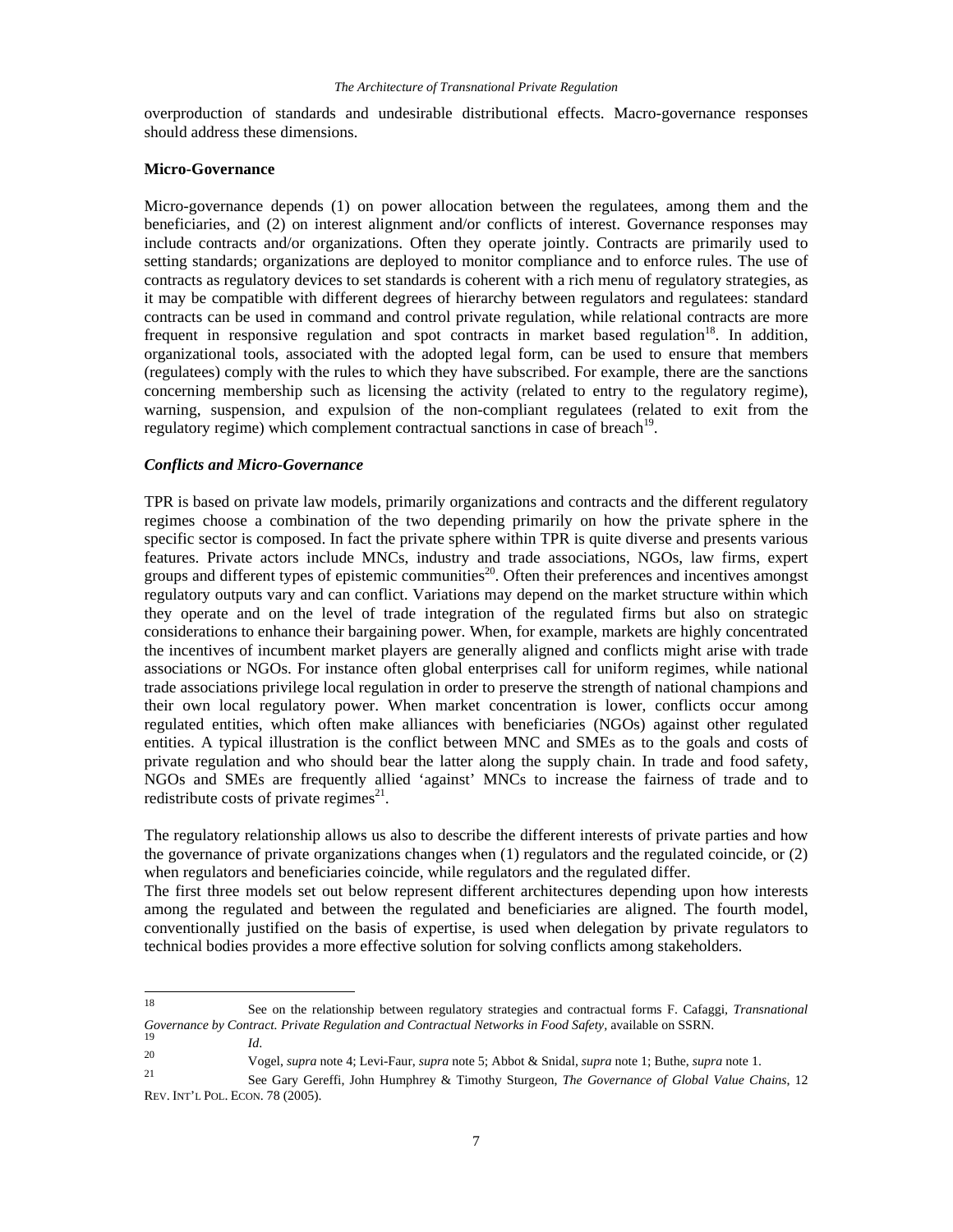- (1) In a first model, the interests of the regulator and those of the regulated are aligned, while the beneficiaries are kept out of the legal boundaries of the organization. Conflicts concern primarily the relationship between regulatees and beneficiaries. The beneficiaries are not members of the regulatory body. They might not have any legal protection or hold a limited set of rights. For example they might be given procedural rights to participate or to access review, either internal or judicial<sup>22</sup>. This is still the model for the International Chamber of Commerce (ICC) one of the eldest contemporary global standard setter. This was also the case in many corporate social responsibility (CSR) instruments where firms or industries drafted codes of conduct in the interests of various, often conflicting stakeholders without their direct involvement<sup>23</sup>. Many of the CSR regimes have now shifted into a multi-stakeholder model. The governance design needs to accommodate accountability requirements to beneficiaries external to the organization but affected by the regulation. Procedural accountability contributes to acquire information about adverse impact of private regulation and to address potential conflicts.
- (2) In a second model, beneficiaries become the regulators: the regulator is a single NGO or a coalition of NGOs, while the regulated are the firms. Here conflicts arise between the regulator and the regulatees since typically their interests are not aligned. This model is often adopted in the area of certification, where the regulator-NGO accredits bodies that certify the conformity of products and/or services with the rules enacted by the regulator.

Unlike the previous model, in this case the relationship between regulators and regulatees is contractual rather than organizational.

Where do beneficiaries acquire authority over regulatees? Firms voluntarily subscribe to these regimes on the basis of market and social pressures and commit to the rules via contract rather than membership. Their interests are aligned through market accountability mechanisms. The beneficiaries may coincide with constituencies represented by the NGOs in the governing board of the regulator or may reflect a broader range of interests than those represented in the governing body. In the latter case there might be some misalignment between the interests of the regulator and the full group of beneficiaries.

Case (1) resembles traditional self-regulation, although the active role of beneficiaries in the process constitutes a significant departure from it. Case (2) refers to an NGO-driven private regulator defining and monitoring the compliance with rules by regulated firms, as in many certification regimes<sup>24</sup>. This is probably the most original form of private regulation compared to traditional self-regulation.

(3) In a third model, regulatees and beneficiaries merge into a single multi-stakeholder regulator. In order to solve conflicts of interests between regulatees and beneficiaries more inclusive regulatory bodies have been generated. They can take either the form of a multi-stakeholder organization or that of a multiparty agreement. A wide variety of regimes combines the two features, adopting a multi-stakeholder model where members of the regulatory body are both representatives of the regulated, the beneficiaries and of other constituencies affected by the regulatory process.

 $22$ 

<sup>22</sup> Richard B. Stewart, *U.S. Administrative Law: A Model for Global Administrative Law*, 68 L. & CONTEMP. PROBS. 63 – 108 (2005); *Id. Instrument Choice, in* THE OXFORD HANDBOOK OF INTERNATIONAL ENVIRONMENTAL LAW , 147 (Daniel Bodansky, et al, eds., 2007).

<sup>&</sup>lt;sup>23</sup><br><sup>24</sup> It should be clarified that there are also certification regimes which are business driven when professional bodies certify compliance with private or even public rules. This is the case of credit rating agencies, accounting and professional services.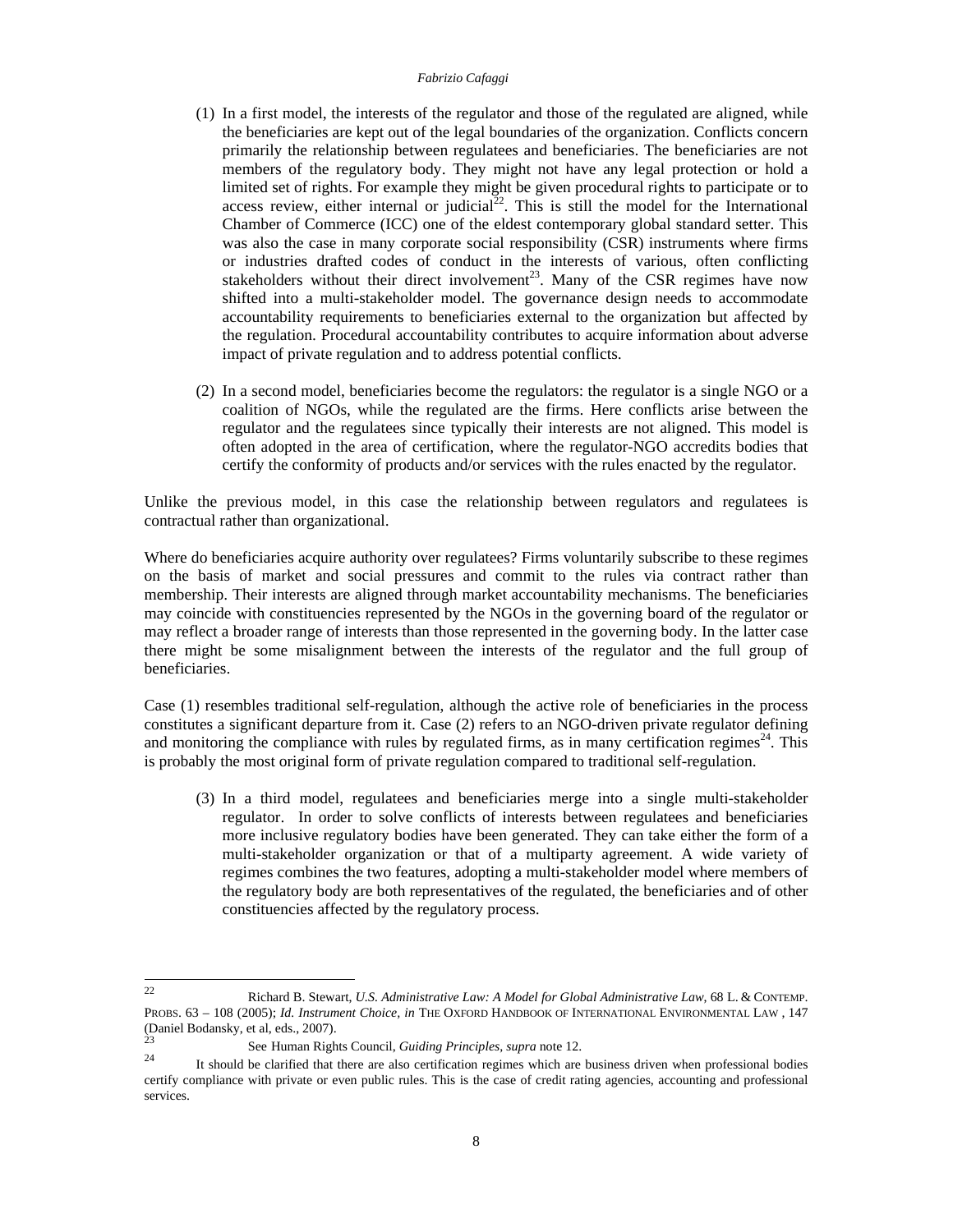Merger is not the end of the conflict but it may contribute to its solution. It should be clarified that the origins of the multi-stakeholder model are manifold. In fact the presence of multiple stakeholders can be determined by many concurring factors: the incentives to reduce conflicts and increase cooperation, the necessity to increase legitimacy by representing different interests, and the combination of different cognitive abilities and expertise<sup>25</sup>.

The role of governance in this third model is very delicate since the ways in which the interests of the regulated and the beneficiaries will be balanced depend on formal and informal rules concerning both the organizations and the activity. This is always the case but in the multi-stakeholder model the role of informal rules tend to increase. The inclusion of multiple stakeholders in the governing body reduces conflicts and induces cooperation, albeit increasing transaction costs.

Unlike the case of macro-governance, judicial interventions are rare in micro-governance whereas conflicts are solved by reference to internal dispute resolution mechanisms. Thus, in order to address uncertainty, governance rules concerning the activity rather than the organization might be necessary. Multi-stakeholder organizations transfer the burden of tackling uncertainty onto the procedural side of decision-making. The Forest Stewardship Council (FSC) constitutes a good example. They govern the certification process on the basis of 10 principles but delegate the 'important' conflict resolution to accredited bodies which have to certify on the basis of those principles and additional rules. Another example in the financial market is represented by the International Swaps and Derivatives Association (ISDA), where a variety of interest groups is represented with a leading role of financial institutions and law firms.

(4) An additional, fourth model of transnational private regulators is that led by experts. References are generally made to those organizations producing technical standards: the most common example is that of the International Standard Organization (ISO). Delegation of rule –making to experts may constitute an attempt to neutralize behind science and expertise the conflicts. Expert models however are not insulated from the regulatory relationship. Attempts to involve stakeholders into the standard setting process have been increasingly yet not entirely successful. On the one hand, ISO has progressively incorporated social and environmental concerns in its technical standardization process; on the other hand, it has moved from product to process standards and increasingly into the field of corporate management including CSR, for instance in the case of ISO 26000. This process has been clearly influenced by the increasing role of beneficiaries in the process of technical standardization which used to be (to some extent still is!) primarily driven by the interests of regulatees.

|                      | Model 1                  | Model 2          | Model 3             | Model 4     |
|----------------------|--------------------------|------------------|---------------------|-------------|
| <b>Regulator</b>     | Single firm<br><b>or</b> | NGO <sub>s</sub> | Multi-stakeholder   | Expert body |
|                      | trade association( $s$ ) |                  | firms,<br>including |             |
|                      |                          |                  | NGOs and expert     |             |
|                      |                          |                  | representatives)    |             |
| <b>Regulatees</b>    | firms                    | firms            | firms               | firms       |
| <b>Beneficiaries</b> | NGO <sub>s</sub>         | <b>NGOs</b>      | <b>NGOs</b>         | <b>NGOs</b> |

# **Comparative Table of Regulatory Models**

In order to simplify the illustration of conflicts and how they are governed, regulatees and beneficiaries have been held constant, while regulators have changed. Clearly in the real world each organization has different classes of regulatees and beneficiaries whose interests may be conflicting, giving rise to more complex models where conflicts within categories add to conflicts between them.

<sup>25</sup> 

<sup>25</sup> Abbott & Snidal, *supra* note 1.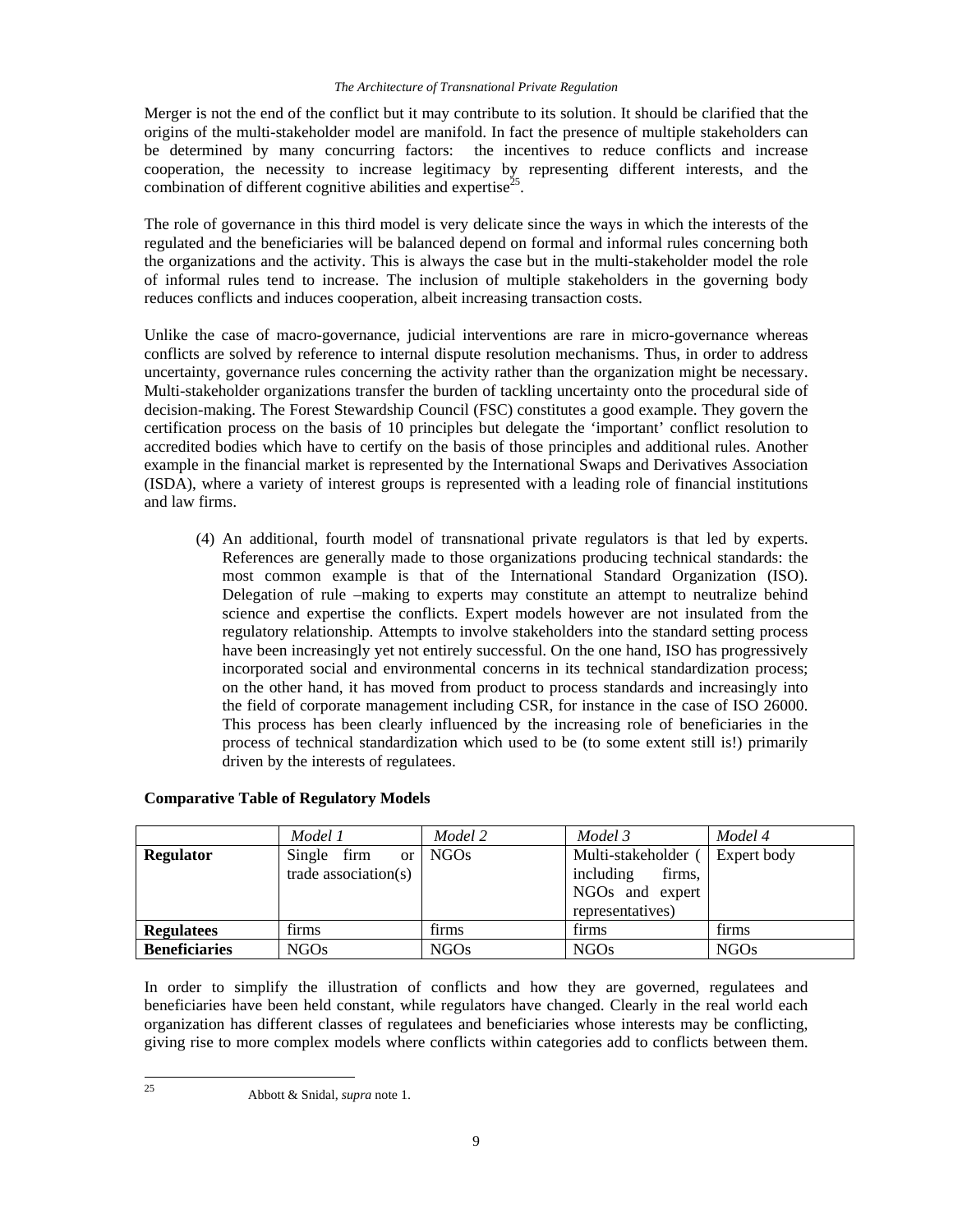The aim of the table is to show how the identity of private regulators changes and which consequences might have over the nature of conflicting interests with the two main categories of regulatees and beneficiaries.

The four models show the necessity to correlate the nature of the conflicting interests with the governance solution. Different conflicts give rise to different models. The governance model depends on the structure of the regulatory relationship between regulators, regulatees and beneficiaries. Clearly the organizational dimension, in particular how the boundaries of the organizations are designed, how membership is defined, which private rights are given to non-members, are all relevant issues. However, the reach of the effects of the regulation and its scope determine the characteristics of the conflict and the character of the governance model.

# **Macro-Governance**

In the macro-governance framework interests are represented by conflicting organizations thereby moving from intra to inter-organizational conflicts. While consumer protection in micro-governance is ensured by litigation in the first model or by participating into a multi-stakeholder organization in the third model, here consumers define their own transnational rules and try to 'induce' firms to comply with them. For example NGOs, instead of seeking representation in business-driven regulatory bodies create their own organizations that, primarily via certification, affect firms' conduct and choices. Often, in response, new business organizations are created to counteract NGO-led organizations and operate in the area of certification. Forestry and fair trade are good illustrations of this pattern.

In macro-governance the relationships between regulatees and beneficiaries but also among various regulatees move from the intra- to inter-organizational dimension. This occurs both at the level of (1) a single regime, where multiple organizations coexist, and (2) that of multiple regimes where different policy goals, promoted by each regime, correspond to a category of regulatees or beneficiaries.

The focus is on two different yet related issues of transnational governance:

- 1) Coordination and competition among private regulators within the same regime: when two or more organizations regulate the behaviour of the same potential pool of regulatees in relation to the same field (CSR, environment, finance, banking, internet, e-commerce);
- 2) Coordination and competition among different regimes including both private and public ones (trade and environment, environment and consumer, consumer and employment ecommerce and data protection, etc.).

# *Single regimes*

A regime is a regulatory space defined by a policy field and populated by one or multiple regulators<sup>26</sup>. Its boundaries are functionally determined in relation to the policy field and its goals: for example, in an advertising regime the goals are to promote fair and responsible commercial practices to inform consumers. The governance dimension here concerns the relationship among regulators representing different components of the regulatory chain within a single regime, unlike micro-governance where the focus is on the single components of the regulatory relationship. The regulatory chain within a regime is composed by the set of organizations concurring to the definition of rules and more broadly to the regulatory process. Multiple organizations characterize for example the payment system: there is

<sup>26</sup> 26 The views on what a regime is are numerous and vary across social sciences. References are too voluminous to be summarized here.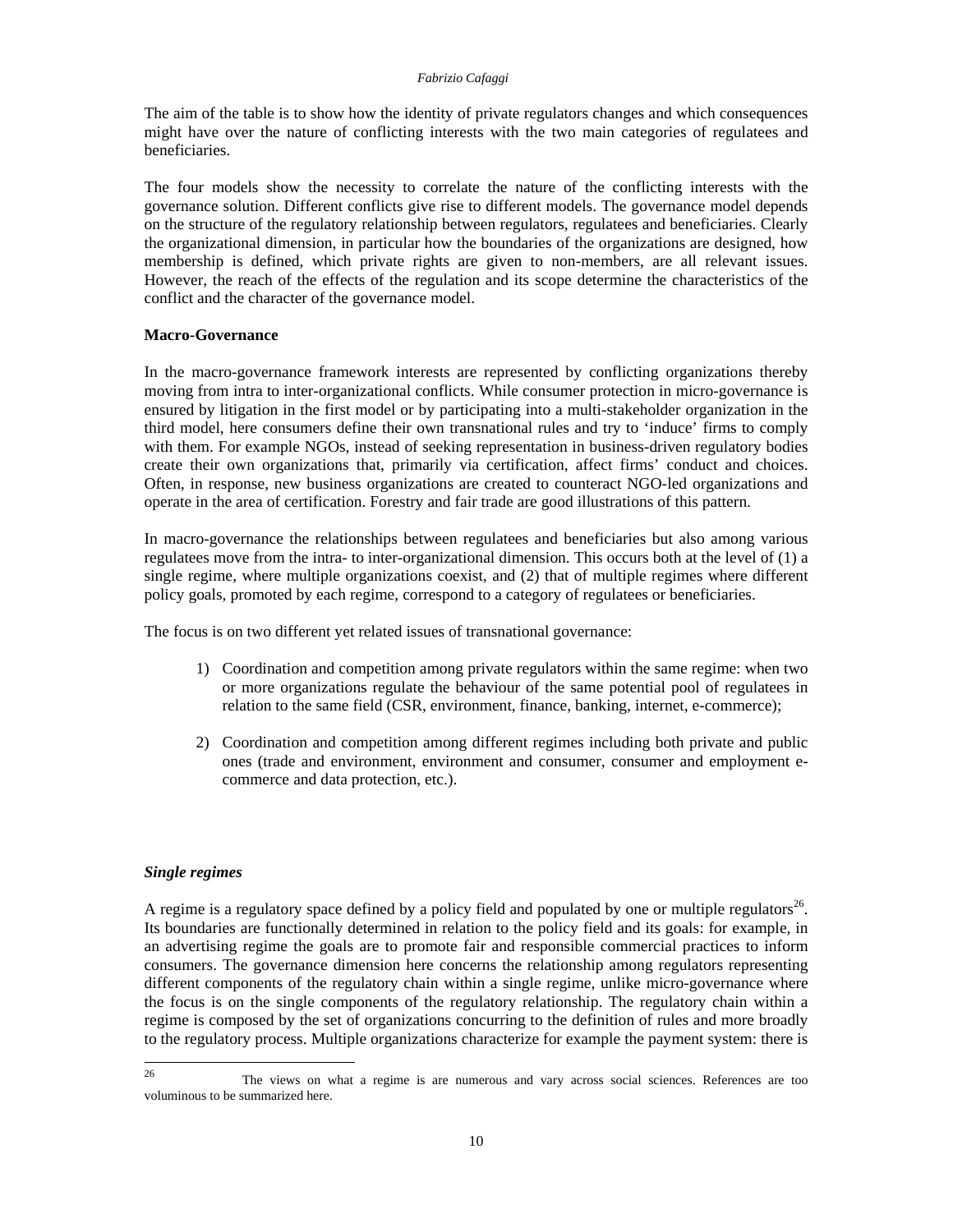a global organization, International payment Framework (IPF); secondly a European organization which is heavily involved in consolidating the Euro payment system SEPA called European Payment Council (EPC) and thirdly national organizations, primarily banking associations, in charge of implementation of standards set by the two supranational organizations. The focus of the regulation is the relationship between banks to ensure interoperability and as a result, the relationship between banks and customers. Often the conflicts emerge in the vertical space between national banking associations and the European or global level, where the big banking conglomerates operate. Conflicting views are related to when and how an integrated payment system should be in place, which category should pay the costs of integration and how the benefits should be allocated<sup>27</sup>. Thence regulatory conflicts concern both the different components of the banking systems, the customers, both firms and consumers, which can be considered regulatees and beneficiaries in the payment system.

More complex patterns of conflicts within regimes exist in the field of food safety where regional retailers' organizations have competed over standard setting. They include retailers based associations BRC (a British-Dutch), IFS (a Franco-German) QFS (an Australian and North American) but also pan-European, later become global, organizations like Global-gap, (former Euro-gap), and Global food safety initiative  $(GFSI)^{28}$ . Here the conflicts concern retailers, the relationship between retailers and suppliers and that between the participants to the supply chain and the final consumers of foodstuff.

Within regimes the amount of standards may vary depending on the number of standard setters which depends on the power balance among different constituencies. Increasingly after a period of strong and sometimes disruptive competition, we observe the efforts of cooperation among private regulators both in relation to standard setting and monitoring. Regulatory contracts are increasingly adopted between private and public regulators in the area of rule making, monitoring and compliance. These occur between private and public actors, for example between IO and private organizations, or between single states and MNC. Regulatory contracts and MoU can also focus on monitoring compliance, such as those signed by certifiers in accounting, forestry, food safety<sup>29</sup>.

When regimes are composed by many organizations that can cooperate and/or compete, they pose governance questions different from those featuring a leading uncontested institution or an oligopolistic regime. In the monopolist model accountability is primarily ensured through voice and loyalty; in the pluralist model, where exit is available at relatively low costs, competition and market accountability play a more significant role<sup>30</sup>. Often in the latter case different regulators emerge and conflicts of interest move from the organizational to the regime levels. Thence conflicts among regulatees or between them and beneficiaries do not take place within the organization but among organizations.

Public entities both at the global and regional level do have leverage on how conflicts are governed in private regulation even if they do not directly participate into the regime. The governance of the regime is formally private but heavily or at least significantly influenced by public institutions. Often public institutions both at international and domestic levels push to include beneficiaries' interests into the standard setting and enforcement activities threatening public legislation as an alternative to

<sup>27</sup> 27 See the European Payment Council's (EPC) response to the Proposal for a Regulation of the European Parliament and of the Council Establishing Technical Requirements for Credit Transfers and Direct Debits in Euros and Amending Regulation (EC) No 924/2009 (December 16, 2010),

http://www.europeanpaymentscouncil.eu/news\_detail.cfm?news\_id=171.<br><sup>28</sup> See FAO/WHO *Consideration of the Impact of Private Standards*, CX/CAC 10/33/13 (5-9 July, 2010).

See for example the MOU between IASCF and the financial authorities, the MOU between FSC and LEI in the field of forestry certification or that between GlobalGAP (Foodplus) and IAP in food quality and safety certification.

<sup>30</sup> On the role of competition for regulatory shares in transnational governance, see Black, *supra* note 1.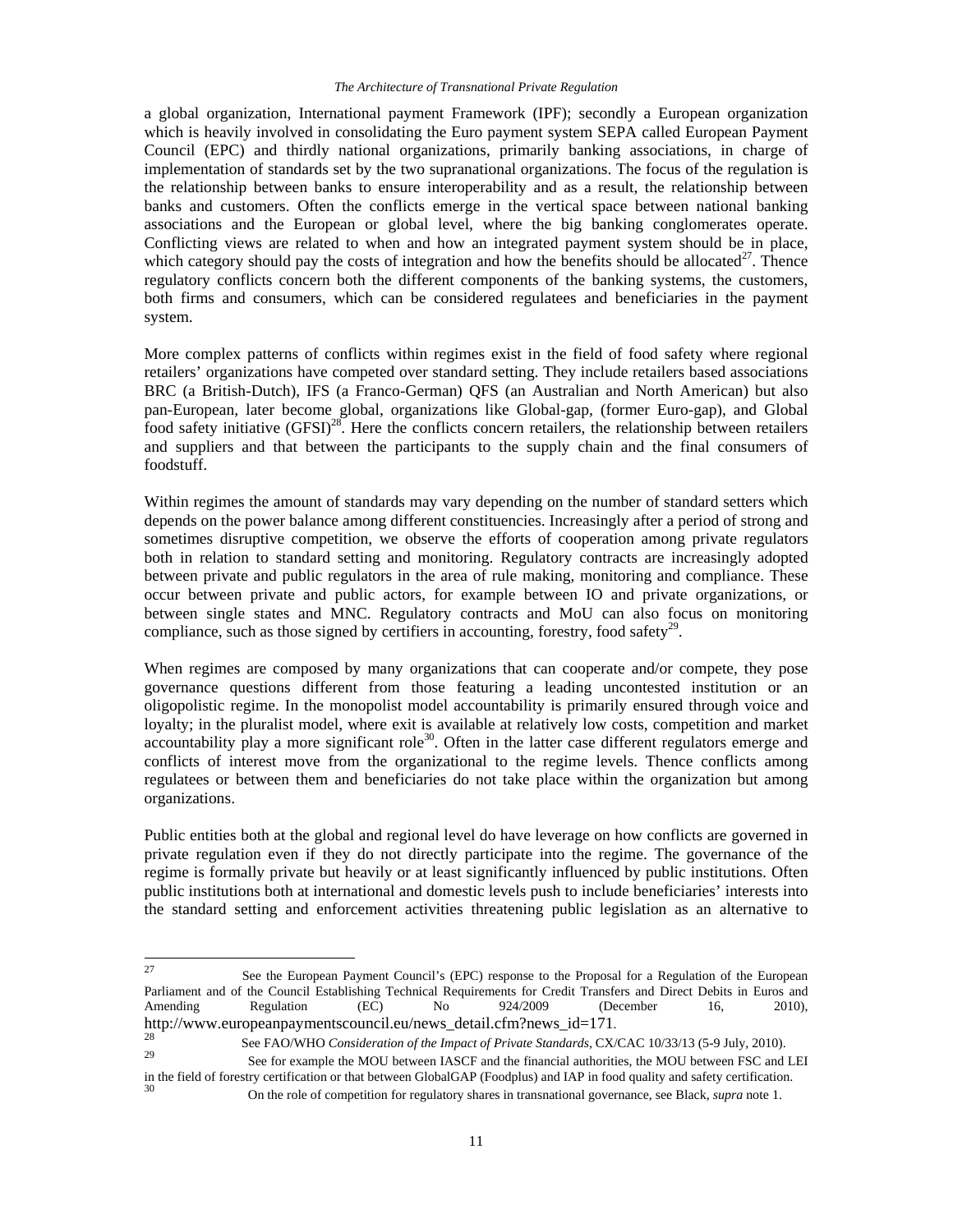private regulation. The threat almost never consists of a new Treaty. Rather it is regional (European for example) legislation with some likelihood of spreading across states' boundaries.

# *Macro-Governance - Multiple Regimes*

The third dimension of governance analysis concerns the relationship among regimes pursuing different, often conflicting, policy objectives.

A single industrial activity like agriculture or manufacture can be affected by many regulatory regimes from human rights to environmental protection, from product safety to biodiversity, from free trade to consumer protection. The same regulatee, a firm, is therefore simultaneously regulated by multiple private regulatory regimes functionally interdependent, representing different beneficiaries' interests. Functional regimes' interdependence is often associated with the production of the same or overlapping global collective goods via multiple rules or to a reaction to the interconnected risks (i.e. product safety and environmental protection) through multiple concurring regimes. Conflicts arise thence not only *within*, but also *among* regimes. Insufficiently protected interests within one regime sometimes contribute to the creation of new regimes as a reaction, as in the case of the fair trade regime as a response to (supposedly unfair) free trade rules.

Sector specificity, embedded in separate and independent regimes, implies that the same norm can be compliant with one system but can constitute a violation of another $31$ . For example, a trade rule may be compliant with WTO rules but being in violation of the UN Global Compact, or an ILO Convention or OECD Guidelines on multinational corporations, representing the interests of beneficiaries. An environmental norm may lower emissions but at the same time violate free trade principles. Environmental private regimes may often include trade-restrictive measures where for example import bans are justified on the basis of protection of endangered species<sup>32</sup> or on compliance with the precautionary principle33. An e-commerce rule may favour free trade but violate data protection or privacy rights of the traders.

Regulatory activities within one regime can thence affect (undermine) policies pursued by other regimes. The search for autonomy of legal orders should not neglect regimes' interdependences, especially related to the integration of policies and the possibility that conflicting goals will have to be balanced<sup>34</sup>. Interdependences may not only require coordination but also conflict resolution<sup>35</sup>. In the domain of TPR, formal hierarchy does not exist and regimes themselves have to define solutions to potential collisions. Private organizations or contractual networks cannot unilaterally impose obligations on other networks or on private organizations in order to define which rule prevails in case of conflict. *De jure* they can only consent to obligations, limiting their freedom to enhance the

<sup>31</sup> 31 Francesco Francioni, *Environment, Human Rights and the Limits of Free Trade, in* ENVIRONMENT, HUMAN RIGHTS AND INTERNATIONAL TRADE 1 -26 (FRANCESCO FRANCIONI , ed., 2001); Joost Pauwelyn, *Fragmentation of International Law*, MAX PLANCK ENCYCLOPEDIA OF PUBLIC INTERNATIONAL LAW (2006), http://www.mpepil.com/subscriber\_article?script=yes&id=/epil/entries/law-9780199231690 e1406&recno=1&searchType=Quick&query=Fragmentation.

<sup>32</sup> Appellate Body Report, *United States — Import Prohibition of Certain Shrimp and Shrimp Products*, DS58/AB/R (Oct. 12, 1998).

<sup>33</sup> Appellate Body Report, *EC Measures Concerning Meat and Meat Products (Hormones)*, WT/DS26/AB/R, WT/DS48/AB/R (Jan. 16, 1998).

<sup>34</sup> Technically the degree of interdependence depends on the scope of jurisdiction when conflicts have to be solved by judicial intervention. If a Court defines the scope broadly it will see the individual regime in relation to other regimes and or international law; if a Court defines it narrowly it will not engage in a systematic interpretation but for reference to general international law.<br>35

<sup>35</sup> Sabino Cassese, IL DIRITTO GLOBALE. GIUSTIZIA E DEMOCRAZIA OLTRE LO STATO (2009); Neil Walker, *Beyond Boundary Disputes and Basic Grids: Mapping the Global Disorder of Normative Orders*', 6 INT'L J. CONST. L. 373 (2008); Michel Rosenfeld, *Rethinking Constitutional Ordering in an Era of Legal and Ideological Pluralism*, 6 INT'L J. CONST. L. 415, 442 (2008).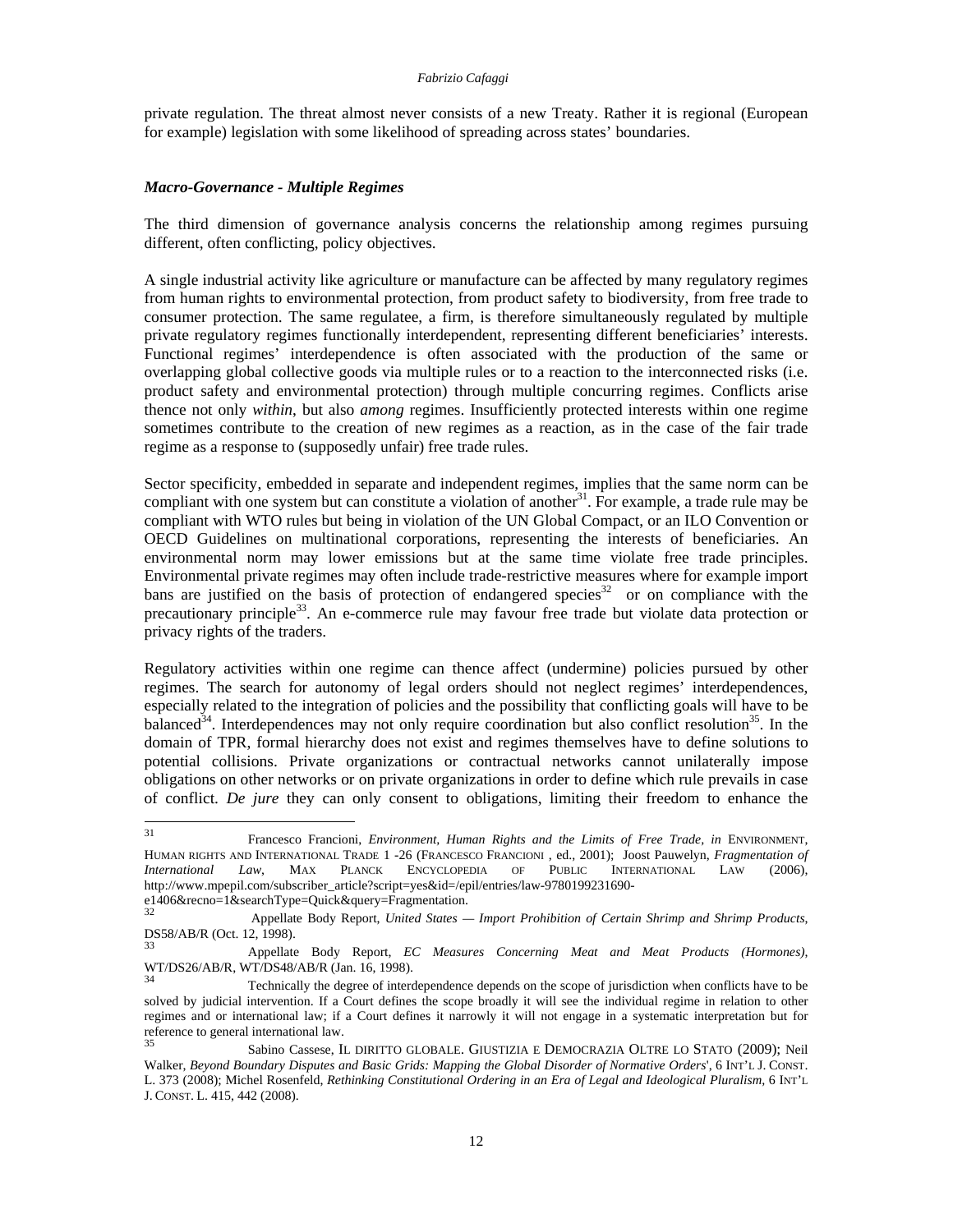#### *The Architecture of Transnational Private Regulation*

protection of interests pursued through different regimes. Unlike micro-governance, which primarily uses organizational tools, macro-governance solves conflicts predominantly through regulatory contracts among regimes or via judicial intervention. In micro-governance different constituencies coexist in the same organization, for example an association, and solve their conflicts by deliberating in the general meeting or the board. In macro-governance the legal independence of regimes reflect the autonomy of the different constituencies. They do not belong to the same organization and have to use contracts or functional equivalents to address and settle conflicts. However as repeatedly said legal independence can not neglect policies interdependences and conflicts.

The regulatory relationship is here broken down into different regimes, rather than into organizations, characterized by interdependence. Different classes of regulatees and beneficiaries create their own regimes i.e. human rights, environmental, labour, consumer protection<sup>36</sup>. But these regimes represent the interests of different categories within the same regulatory relationship. As mentioned earlier the same firm is simultaneously subject to multiple often conflicting regulatory regimes. The creation of new regimes and new fields reflects on the one hand the transformation process of the regulatory relationship while, on the other hand, increases normative fragmentation and conflicts. For instance by moving from the position of beneficiaries to that of regulators via creation of new regimes, NGOs try changing the distribution of rule-making power and the structure of the regulatory relationship. The possibility to change the power balance depends on the recognition or the denial of policy interdependency among different regimes. This is what is at stake when regimes' conflicts arise.

The final part of the essay focuses only on two families of regime-coordination mechanisms that use or affect macro governance: ex ante regulatory coordination, and/or ex post judicial coordination. This distinction highlights two important aspects: regulatory coordination and conflicts among regimes may have different features at the time of standard setting, and at the time of their implementation and enforcement. Modes of implementation, often in the remit of different players from those who have designed the regime, may generate or reduce conflicts that were anticipated at the drafting stage. Spelling out the distinction should not lead to believe that there is no link between contractual and judicial governance. On the contrary the development of transnational devices to solve conflicts increases the role of judicial intervention since often regulatory contracts to coordinate different regimes are incomplete and ex post gap filling turns out to be a hard task.

#### **Governance and Ex Ante Regulatory Coordination**

Regimes' cooperation is a very broad field whose boundaries are still uncertain<sup>37</sup>. In this essay the focus is on regulatory cooperation as a response to conflicts which can occur when overlapping scope of different regimes exist. Cooperation may be directed at preventing conflicts by partitioning ex ante the regulatory space or by giving Courts the power to define ex post the boundaries among regimes. Incentives to cooperate may emerge for different reasons and conflict resolution is only one of them.

**Transnational regulatory coordination** deploys transactional instruments like regulatory framework contracts, memoranda of understanding, codes of practice, individual clauses or decentralized market based mechanisms to coordinate and/or solve conflicts among regimes representing divergent interests related to the same economic activity. Private regimes face similar problems to those investigated in the public domain, but the differences with public international law are remarkable in relation to the instruments deployed to solve coordination problems and the scope of the agreements<sup>38</sup>.

<sup>36</sup> 

<sup>36</sup> Andreas Fischer-Lescano & Gunther Teubner, *Regime-Collisions: The vain search for Legal Unity in the Fragmentation of Global Law*, 25 MICH. J.INT'L L. 999 (2004).

<sup>&</sup>lt;sup>37</sup><br>See the paragraph on international regulatory competition in OECD draft recommendations on regulatory<br> $\frac{38}{38}$ 

For instance, the application of rules like *lex posterior derogat priori* or *lex specialis derogat generali* to a conflict between two private regimes regulated by contracts might not be appropriate.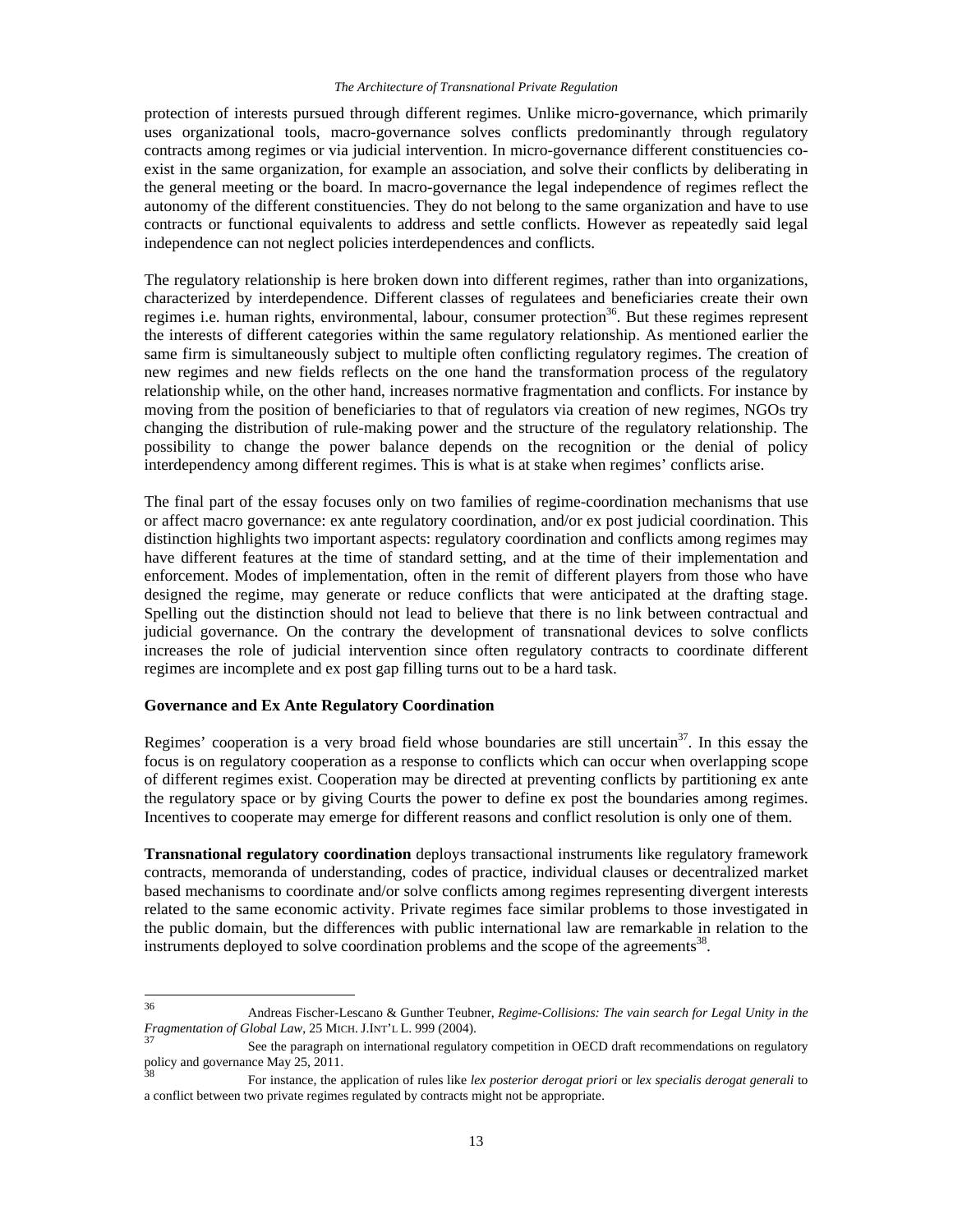In the brief description that follows, two ex ante governance responses are analyzed: (A) coordination and (B) integration. In the case of coordination the regulatory relationship remains broken into different regimes; in integration (like in the case of multi-stakeholder organizations for microgovernance) it moves from multiple to single regimes resulting in a different type of macrogovernance.

- **(A) Coordination:** Within coordination one should distinguish between (I) centralized responses, where regimes' coordination is operationalized by the regulators, and (II) decentralized responses when coordination is operationalized by the regulatees through choice of applicable rules (private international law or functional equivalents).
- **(AI) Centralized mechanisms:** Within these mechanisms we distinguish between procedural and substantive coordination.
- (1) **Procedural coordination:** MoUs or regulatory contracts can regulate consultation or governance participation, i.e. the presence of observers in each other's governing bodies, or the creation of common fora. Some regimes require that consultation takes place before a regulatory instrument comes into force; others provide for the right to be heard and to comment.
- (2) **Substantive coordination:** Regulatory contracts or MoUs can address conflicts by designing clauses that connect or disconnect regimes, ensuring compatibility<sup>39</sup>. It is important to underline that both connection and disconnection can ensure regimes' coordination. Exiting from an environmental regime to ensure free trade is a way of connecting two conflicting regimes and decide that free trade must have priority. Connecting clauses include different mechanisms from direct incorporation, incorporation by reference, conforming interpretation, opt-in. Disconnecting clauses ensure opt-out which can be partial or total, referring to a specific aspect or a to a general one<sup>40</sup>. These coordination mechanisms may pursue different goals: regulate interdependencies by ensuring consistency, regulating boundaries, establishing conditionality, or solve conflicts by defining hierarchies or bargaining procedures to reach case by case solutions. These include international framework contracts, MoUs, guidelines, unilateral acts and conflict clauses.
- **(AII)Decentralized mechanisms:** Two mechanisms illustrate the different operational structure based on the regulatory relationship (1) mutual recognition, governed by agreements among regulators, and (2) choice of law, governed by choices of regulatees or beneficiaries.
- (1) **Mutual recognition:** It is well known in the public domain both at the regional and global levels. It can refer to rules and/or to judgments. It consists of principles and rules defining functional regulatory equivalence among multiple regimes. It is growing in the field of certification where private certifiers have created meta-organizations that define the principles of mutual recognition (for example in the case of food safety GFSI).
- (2) **Choice of applicable law:** It consists of clauses defining which regime should prevail in the case of conflict. In this instance it would be a not territorially, as is usually the case in conflict of laws, but a functionally defined regime. These rules can give regulatees and or

 $39$ 39 See for examples MoU between ISO and ILO, between ISO and OECD, between ISO and UN Global Compact where clauses are introduced subjecting standards setting by ISO to backing by the other organizations and in case<br>of disagreement.

See on disconnecting clauses in the domain of external relations.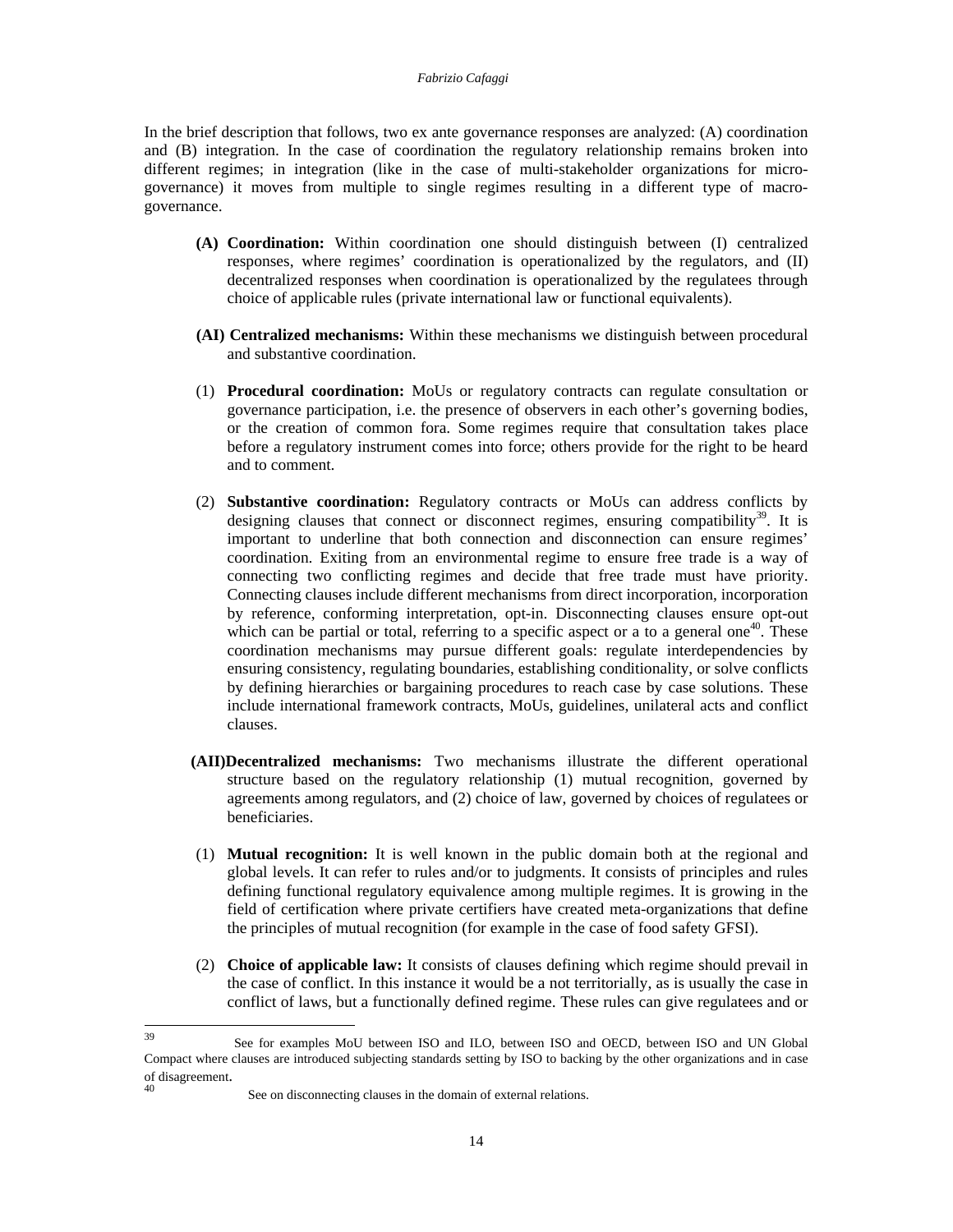beneficiaries the power to opt-in or to opt-out. An example is provided by the recent Online Behavioural Advertising (OBA) regime where data protection and advertising can come into conflict. Codes give the user the power to opt-out the advertising regime in order to protect her privacy<sup>41</sup>.

**(B) Integration:** A more radical response to policy coordination and conflict resolution is to move from multiple regimes to a single multi-policy regime. In a way somewhat similar to the adoption of the multi-stakeholder model in micro-governance, the integration of single regimes into one multi-policy regime is observed, in order to accommodate conflicts or simply to coordinate different and sometimes conflicting goals, associated to different constituencies at the transnational level<sup>42</sup>. Over time some regimes have merged, becoming multi-policy. Integration among regimes can take different forms, ranging from the creation of loose organizations to the conclusion of regulatory contracts (networks and agreements), to federations of different organizations (closed organizations). Examples of international framework agreements are very common in the field of labour standards where international trade unions and MNCs conclude agreements on rights and employment standards that commit the MNC with its own employees and the whole supply chain. Integration does not solve the conflict per se. It moves from inter to intra-organizational level and shifts back from contractual to organizational devices. With integration regimes coordinated via contract are thereafter coordinated by organizations.

In these forms there is clear ex ante knowledge about the need to coordinate different regimes; regimes' representatives negotiate to identify the best mechanisms to achieve coordination while remaining legally fully independent. When information is incomplete or the policy interdependence mainly affects third parties outside of the regimes, coordination may occur through litigation, given the high level of transaction costs. At transnational level, regulation through litigation has been extensively used in some areas like fundamental rights while a more balanced combination between ex ante regulatory cooperation and ex post judicial coordination has taken place in other sectors. Judicial conflicts' resolution is what we turn to now.

# **Regulatory Judicial Governance**

The shift from a hierarchical to a cooperative approach concerning sources of law has produced a change of tools for solving conflicts among regimes<sup>43</sup>. The contractual mechanisms just described provide a rich yet insufficient toolbox for coordination and conflict resolution among different TPR regimes. While the tools concerning conflicts and coordination among public international regimes are today rather sophisticated, less developed are those concerning conflict resolution and coordination among private transnational regimes. Judicial governance complements ex ante conflict resolution with ex post mechanisms. There are different reasons for this. The first and most important is common to all ex ante mechanisms: the inability to foresee all possible reasons for conflicts and the necessity of

 $41$ See European Self-Regulation for Online Behavioural Advertising, IAB, April 2011, Principle II "User choice over online behavioural advertising".

Each third party should make available a mechanism for web users to exercise their choice with respect to the collection and use of data for OBA purposes and the transfer of such data to third parties for OBA. Such choice should be available from the notice described in I.A. 1 and via the OBA User Choice Site.

According to the definitions provided by IAB Online behavioral advertising means the collection of data from a particular computer of device regarding web viewing behaviors over time and across multiple web domains not under Common control for the purpose of using such data to predict web user preferences or interests to deliver online advertising to that particular computer or device based on the preferences or interests inferred from such web viewing behaviors.<br>
This is a complementary view to that expressed by Abbott & Snidal, *supra* note 1, who describe the tre

towards integration on the basis of bundling competencies. In particular they identify four competencies necessary to effective transnational regulation: independence, representativeness, expertise and operational capacities.

<sup>43</sup> Cassese, *supra* note 35.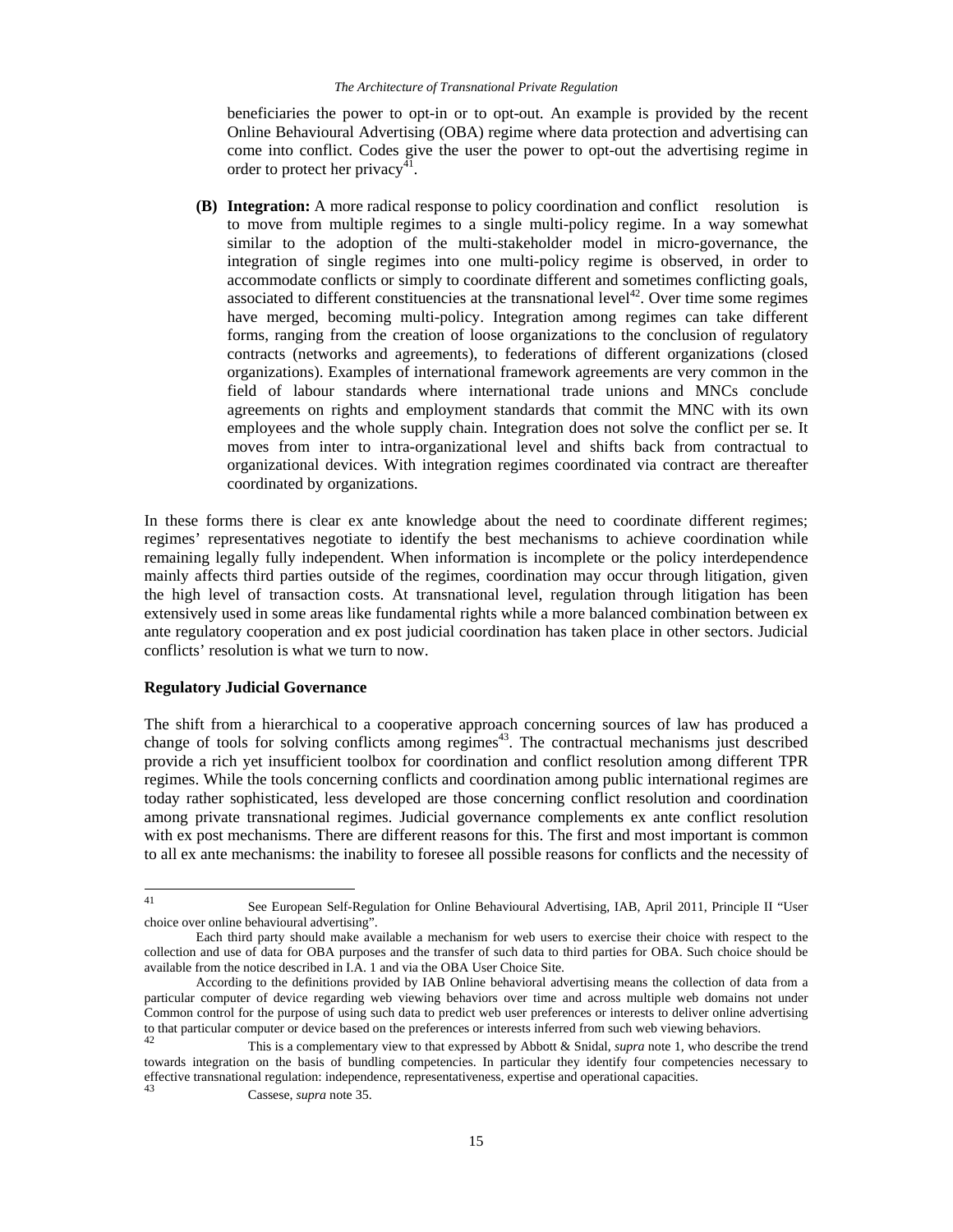operating with incomplete 'regulatory contracts' that can trigger renegotiations among regimes but do not ensure a final positive result e.g. the completion of the regulatory contract by parties' gap filling. Judicial governance provides coordination among conflicting regimes where hierarchy has been replaced by more complex techniques, combining vertical and horizontal coordination among courts<sup>44</sup>. Judicial governance of conflicting regimes operates along two dimensions: (1) horizontal, among states or supranational courts, (2) vertical, between supranational and national courts.

Coordination among regimes has been promoted by judicial gap-filling especially when disputes concern the boundaries of regimes. For example disputes arise on whether rules concerning fundamental rights can apply to food safety or rules concerning environmental protection should apply to free trade. The need for bridging lacunas has increased the regulatory function of judicial governance, in the absence of general principles in the field of transnational private regulation.

Courts, in particular domestic ones, have long been faced with the resolution of conflicts among different legal regimes, both public and private. At times conflict is altogether denied, at other times it has to be solved. Separation among independent jurisdictions defined by their scope may provide a formal boundary, thereby reducing the emergence of conflicts. Hence, one technique to avoid conflicts (at least formally) is to deny interdependence and claim independence and separation among regimes. Accordingly trade rules would have a different scope from human rights or environmental protection and the principle of finality would avoid or minimize collisions between regimes. In public international law this perspective has been rightly criticized<sup>45</sup>. This approach begs the question by hiding policy interdependences: clearly the identification of a conflict depends on the 'recognition' of the interdependence among regimes. Courts have recognized the compatibility between autonomous legal orders and their interdependence through devising coordinating mechanisms that prevent or solve conflicts. Different patterns have been followed: some have been seeking general principles of international law and in particular an international rule of law, others have operated on an ad hoc basis. A similar approach should be taken in relation to TPR by recognizing the link between policy interdependence and conflict.

Among the most important devices deployed by courts are the principles of reciprocity, judicial comity, equivalent protection, margin of appreciation, extraterritoriality and the effects-based approach46. Sometimes these mechanisms are defined by international or transnational instruments. More often they are the result of judicial decisions and are exported from one court to another. Only very rarely, as in the case of transnational bankruptcy, does coordination operate through 'court to court agreements'.

The two families of mechanisms, ex ante cooperation and judicial coordination, should be seen as complementary. Court interventions are of utmost importance where lack of coordination generates externalities towards third parties protected by neither regime involved in the cooperative venture, and ex ante information is not accessible at reasonable costs. Court interventions are also relevant when asymmetric powers among regimes are such that compliance with coordination clauses is not ensured by peer monitoring and self-enforcing mechanisms. Yet judicial coordination of private regimes does not only address externalities, asymmetric power and gap-filling functions. It can also provide a link with *jus cogens*, general principles and other regimes that private regulators may not otherwise have

 $44$ 44 Yuval Shany, REGULATING JURISDICTIONAL INTERACTIONS BETWEEN NATIONAL AND INTERNATIONAL COURTS (2007); Eyal Benvenisti & George W. Downs, *National Courts, Domestic Democracy, and the Evolution of International Law*, 20 EUR. J. INT'L L. 59(2009); THE SHIFTING ALLOCATION OF AUTHORITY IN INTERNATIONAL LAW: CONSIDERING SOVEREIGNTY, SUPREMACY AND SUBSIDIARITY (Tomer Broude & Yuval Shany, eds., 2008); Sabino Cassese, *The Constitutional Function of Supranational Courts: From Global Legal Space to Global Legal Order, in* INTERNATIONAL ADMINISTRATIVE TRIBUNALS IN A CHANGING WORLD, 231, 233 (S. Flogaitis ed., 2009).

<sup>45</sup> International Law Commission, *supra* note 3.<br>46 Shows supported 44 General agents 25 46 Shany, *supra* note 44; Cassese, *supra* note 35.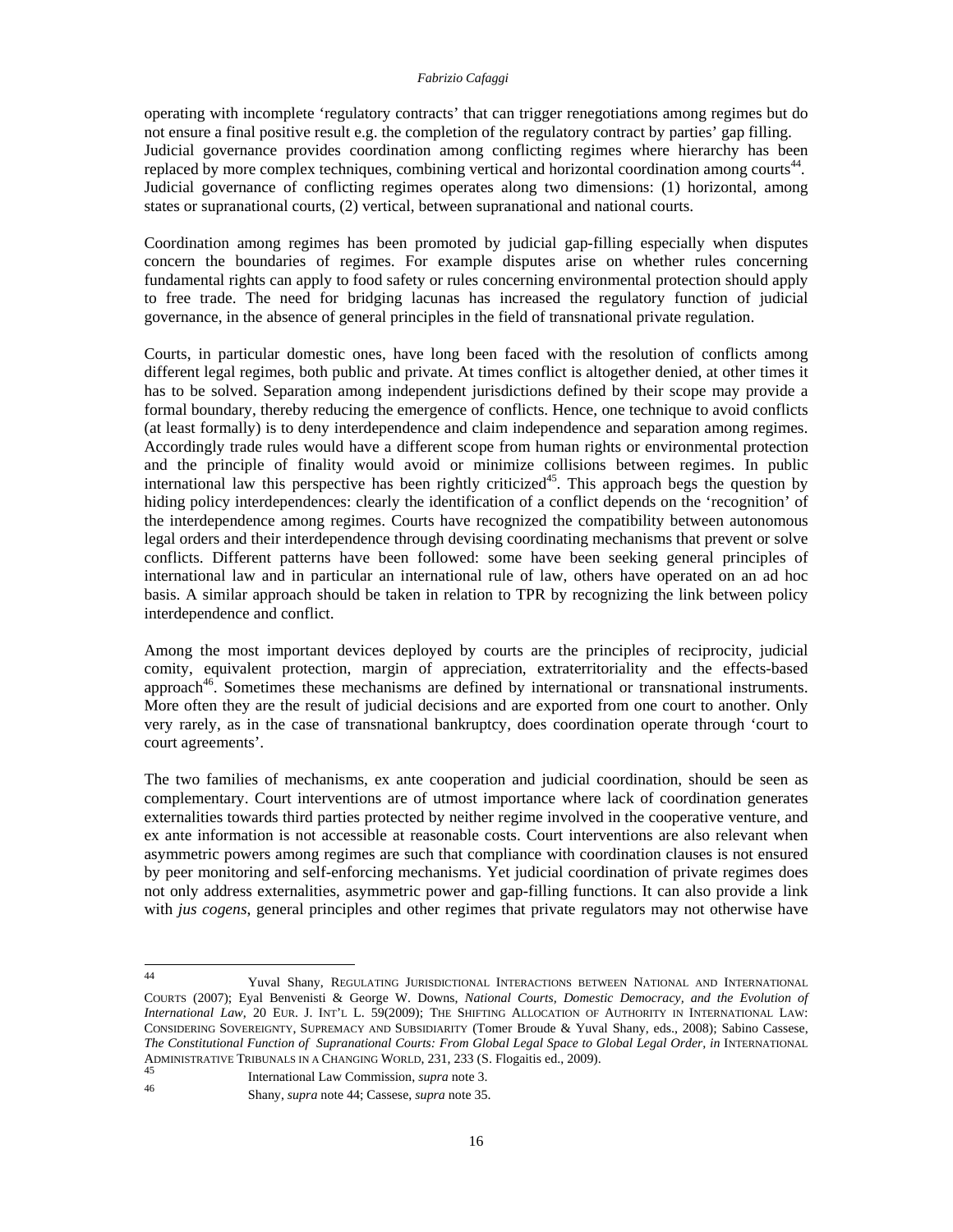incentives to put in place. The integration between the public and private dimension at transnational level operates primarily through judicial coordination rather than regulatory contracts.

The relationship between ex ante regulatory cooperation and ex post judicial coordination is not without problems. Clearly there is an institutional tension between the former, where private regulators define the degree and modes of coordination, and the latter, where, in the context of litigation, courts create obligations concerning loyal cooperation among private regulators. In the private domain, freedom of contract and freedom of association limit judicial intervention by courts and constrain judicial coordination to a larger extent than the public domain, where the institutional balance between ex ante cooperation and ex post judicial coordination differs.

# **On the Link between Micro- and Macro-Governance and its Systemic Implications**

The distinction between organizations and regimes has showed that different yet similar questions arise in relation to conflicts between regulatees and beneficiaries in single organizations, in single regimes within which single or multiple regulators co-exist, and in multiple regimes, characterized by policy conflicts.

All these levels of the transnational regulatory space present conflicts between regulatees and beneficiaries and among different constituencies, firms, consumers, and investors within each group, calling for governance responses in addition to, or as a replacement for, traditional legal tools based on hierarchy or even more innovative normative tools.

In relation to single organizations the different structures of regulatory relationships define conflicts of interests and help classifying different governance responses which were grouped in the four different models above. Micro-governance is mainly related to intra-organizational level and the responses to conflicts are primarily associated with organizational design that grant participatory rights and/or duty to give reasons to stakeholders outside the legal boundary of the organizations. The role of judicial governance is rather limited here.

In relation to single regimes different interests, within the same policy field, may be represented by different organizations. Models include a single monopolist, an oligopoly or multiple organizations competing over regulatees in the interest of different classes of beneficiaries. In this case governance responses focus on instruments to coordinate and to solve conflicts among organizations and on the combination between transactional and social and market accountability mechanisms. Organizational tools like cross participation in boards is not uncommon but does not suffice and it is complemented with agreements and regulatory contracts $47$ .

The third dimension is that of multiple regimes where a combination of ex ante cooperation and ex post judicial coordination is deployed.

Different policy goals often reflect different interests within the regulatory relationship. In the more radical case those who are potential beneficiaries of the regulatory process, consumer or environmental organizations, investors or depositors in the financial market, become regulators and set forth a new regime. In the less radical case a group of the regulated entities exit a regime and create a new one, often in competition with the previous.

Conflicts among regimes thus reflect their sector specificity and focus on single policies but might bring about paradoxical results: a firm complying with trade rules may be subject to sanctions under a code of conduct for violations of its CSR principles. If each regime reflects only its own logic and policy goals, the outcome might be internally rational yet systemically problematic. Macrogovernance might collide with micro-governance and require coordination mechanisms contributing to

47

ISO is a good illustration.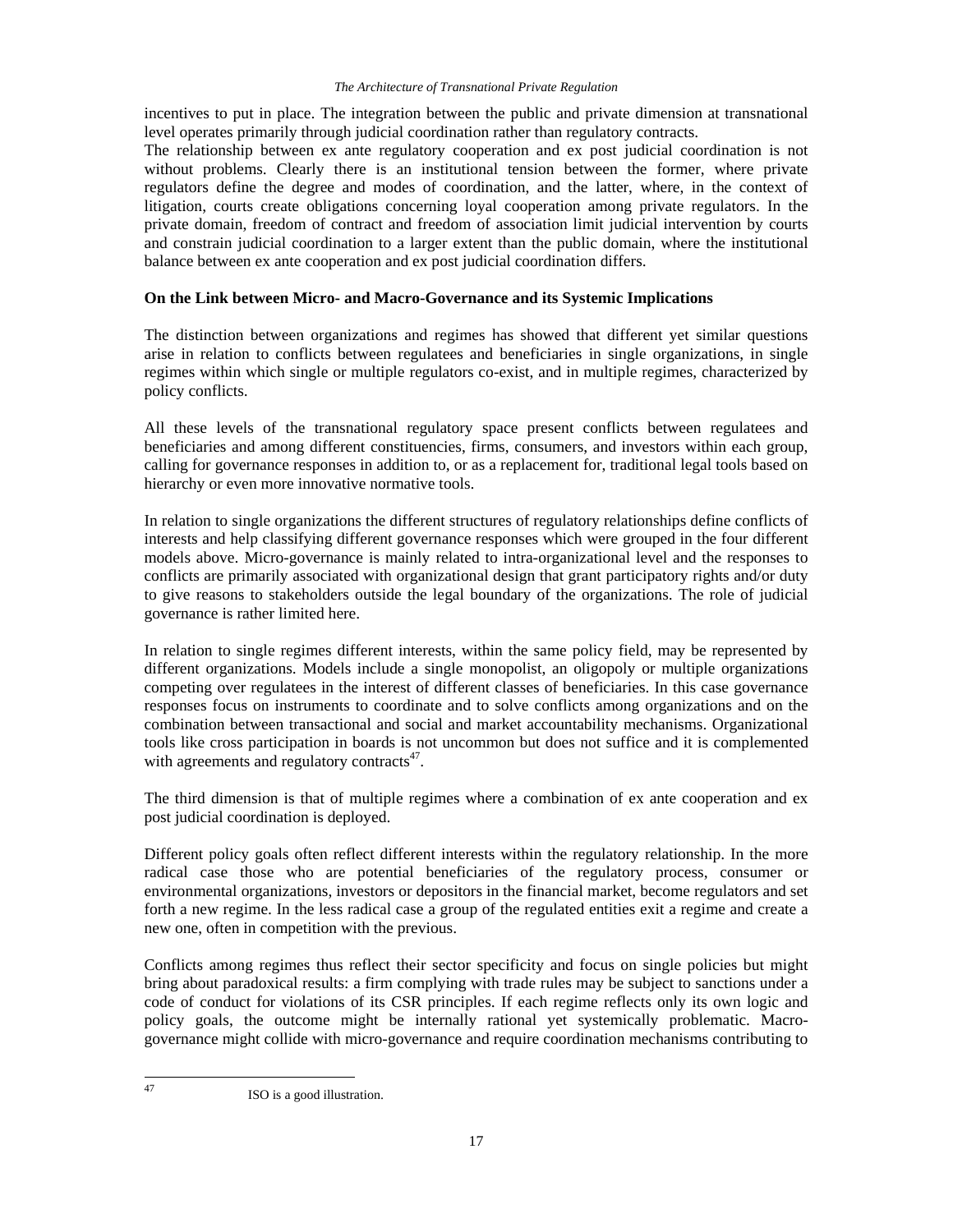policy coordination. Regimes often interact and require coordination in order to prevent conflicts or solve them when they arise<sup>48</sup>. Conflicts among regimes require not only rules that avoid conflicts but also governance responses that at the same time can respect autonomy but govern interdependences. Micro- and macro-governance are therefore strategically intertwined and the functional approach, adopted in this essay, suggests that rather than concentrating exclusively upon the legal boundaries of organizations and regimes, which are very important for determining the scope and jurisdictions of regulators, one should also focus on the effects of regimes when considering governance devices to respond to conflicts of interests.

# **Conclusions**

In this essay the regulatory relationship has been selected as the relevant notion to explain governance responses to conflicting interests in transnational regulatory processes. While it is recognized that conflicts of interest among different constituencies involved in the regulatory process do not constitute the only explanatory variable to describe the architecture of TPR, its importance has been neglected. Three functional levels in the transnational regulatory space have been identified: individual organizations, single and multiple regimes, associating the former with micro- and the latter two with macro-governance issues. The thesis is that conflicts of interests may be solved by using micro or macro-governance responses depending on how regulatees and beneficiaries have chosen to locate themselves in the regulatory space. Often they select different strategies and micro and macro governance co-exist.

In micro-governance the conflict between regulatees and beneficiaries gives rise to at least four models with different organizational forms depending on the position of the beneficiaries with respect to the organization and, when they are inside as in the multi-stakeholder model, on their bargaining power in relation to the different classes of regulatees.

In macro-governance concerning a single regime often the regulatory relationship breaks down into multiple organizations, each one representing the interests of (a class of) regulatees and/or beneficiaries. The relationship varies depending on whether competition or cooperation prevails. Unlike the case of micro-governance, here competition may arise among organizations within the same regime. Transactional rather than organizational tools are deployed.

The second dimension within macro-governance is concerned with the interplay among different regimes operating alongside competition and cooperation. In this case the interests, associated with different conflicting policy goals, give rise to regimes (trade versus environment, e-commerce versus data protection, employment versus environment) representing various classes of regulatees and beneficiaries. On this third level, we again find competition and cooperation. In relation to the latter two complementary responses, ex ante cooperation and ex post judicial coordination have been identified while a growing trend towards regime integration is taking place. The role of judicial coordination increases when moving from micro to macro-governance and it must be combined with transactional instruments devised by the regimes. Governance responses are needed to provide coordination and to solve conflicts among regimes since the traditional legal tools, based on hierarchy, are insufficient. Thus, they do not entirely substitute for hierarchy, but instead complement it. As has become clear in the field of public international law, coordination by way of negotiation is only one possibility but often proves to be very costly and rather ineffective. In this framework, courts, in particular domestic ones, have come to play a very relevant role.

<sup>48</sup> Macro-governance affects different schemes of coordination/competition among regimes which reflect the internal structure of each of them; while there is clearly a correlation between micro and macro-governance it is beyond the scope of this essay to identify the relevant structural variables of macro-governance based on the differences in microgovernance.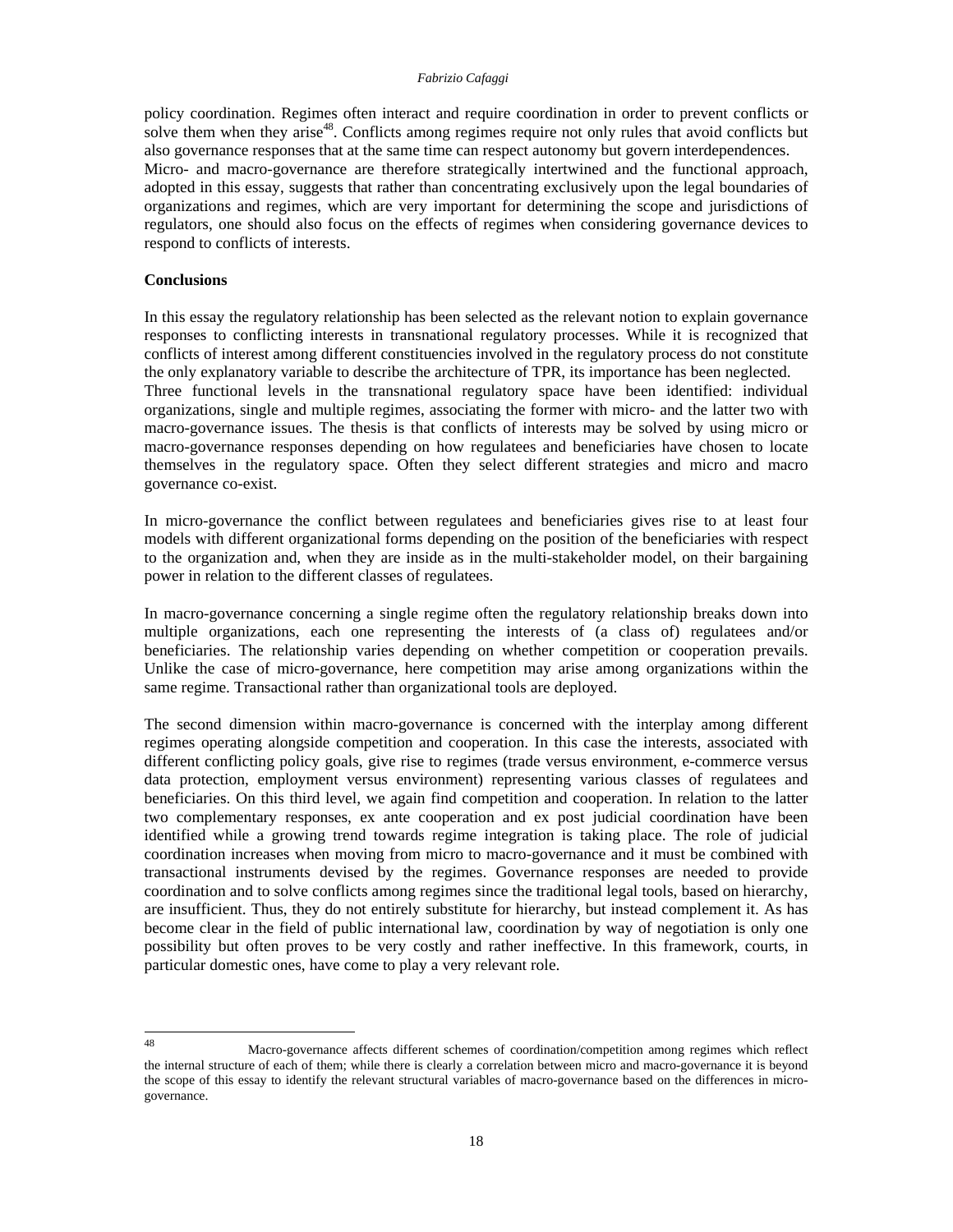# *The Architecture of Transnational Private Regulation*

The future of TPR and its effectiveness will depend on the choice and the combinations among these different levels which will partly driven by endogenous factors, i.e. the relationships between MNCs and SMEs in developed and developing countries, and partly driven by exogenous legal and non legal factors, among which competition law is likely to play an important role.